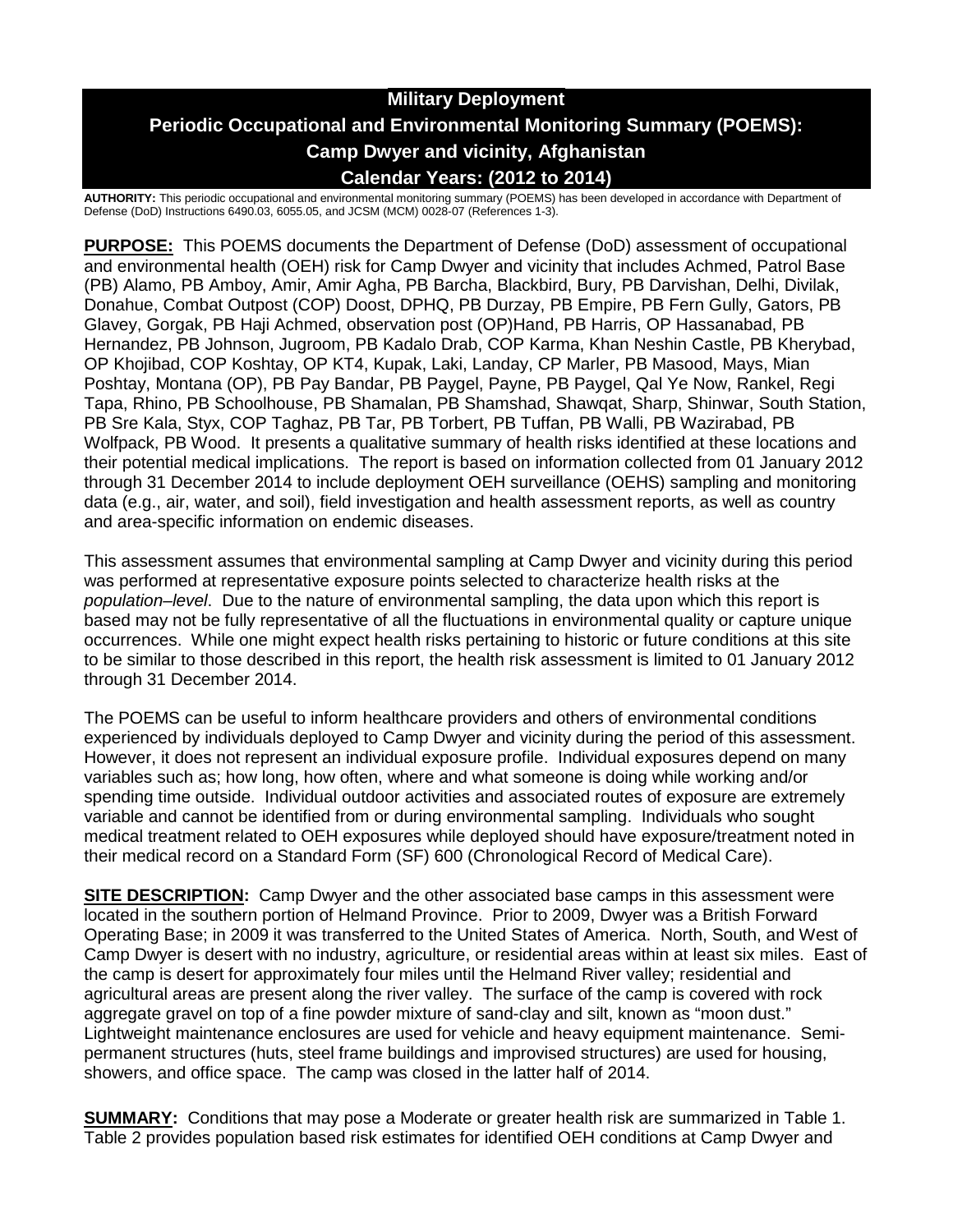vicinity. As indicated in the detailed sections that follow Table 2, controls established to reduce health risk were factored into this assessment. In some cases, e.g. ambient air, specific controls are noted, but not routinely available/feasible.

> Page 2 of 26 Reviewed by CENTCOM SG (30 July 2015) Final Approval Date (12 February 2016)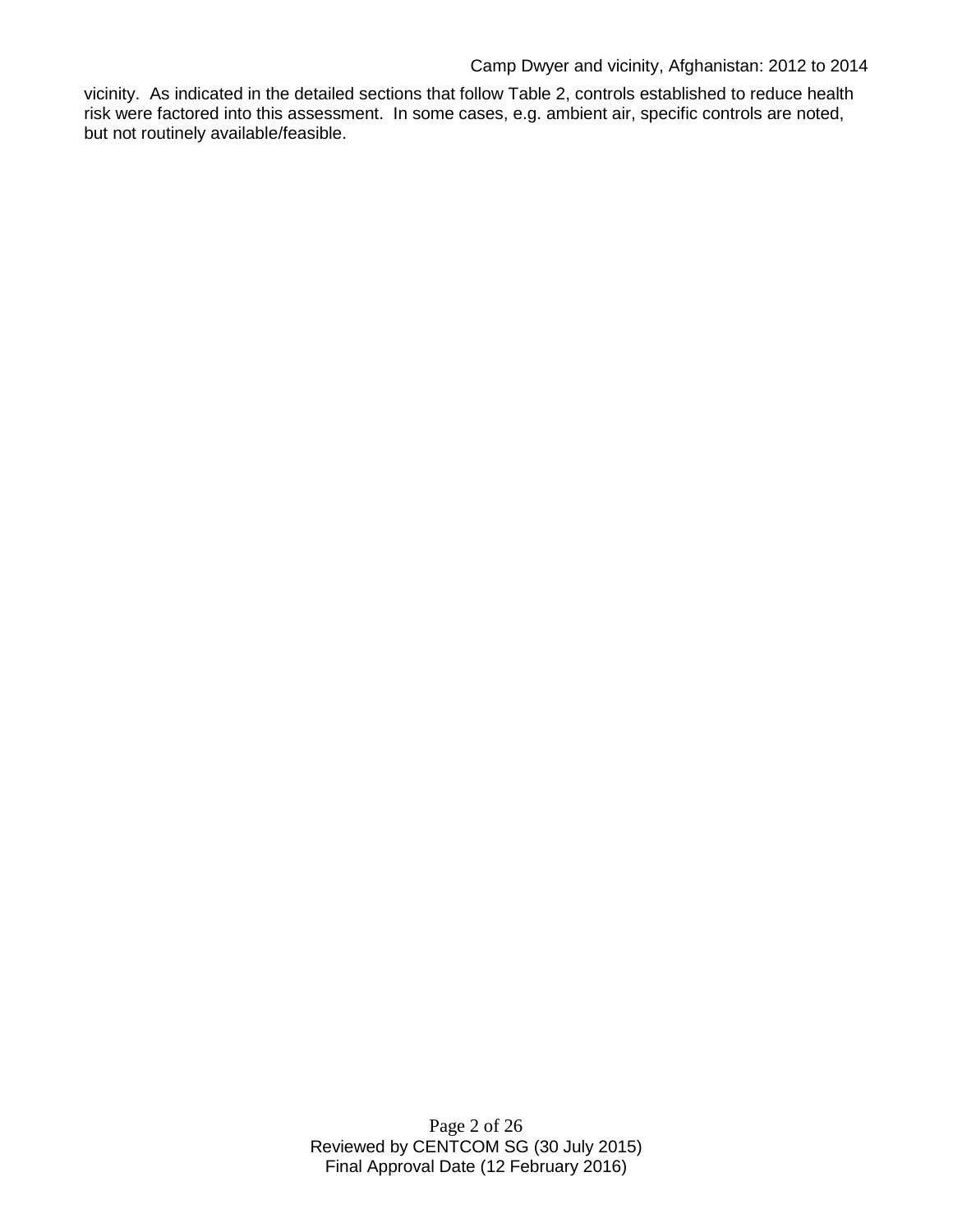### **Table 1: Summary of Occupational and Environmental Conditions with MODERATE or Greater Health Risk**

#### **Short-term health risks & medical implications:**

The following hazards may be associated with potential acute health effects in some personnel during deployment at Camp Dwyer and vicinity:

Ionizing radiation; food/waterborne diseases (e.g., bacterial diarrhea, hepatitis A, typhoid/paratyphoid fever, diarrheacholera, diarrhea-protozoal, brucellosis, hepatitis E); other endemic diseases (malaria, cutaneous leishmaniasis (acute), Crimean-Congo hemorrhagic fever, sandfly fever, scrub typhus (mite-borne), leptospirosis, Tuberculosis (TB), rabies, anthrax, Q fever); heat stress; and continuous noise.

For ionizing radiation, Camp Dwyer had a Combat Support Hospital with several ionizing radiation sources, such as medical X-ray and CAT scanners. Exposure limiting controls such as concrete barriers and warning signs were in place. The shortterm risks were 'Moderate, reduced to Low with exposure limiting controls,' for the radiology staff and personnel frequently in the X-ray and CAT scan hazard area. The short-term risks were 'Low' for persons not working in the combat support hospital. For food/waterborne diseases (e.g., bacterial diarrhea, hepatitis A, typhoid/paratyphoid fever, diarrhea-cholera, diarrhea-protozoal, brucellosis, hepatitis E), if ingesting local food and water, the health effects can temporarily incapacitate personnel (diarrhea) or result in prolonged illness (hepatitis A, typhoid/paratyphoid fever, brucellosis, hepatitis E). Risks from food/waterborne diseases may have been reduced with preventive medicine controls and mitigation, which includes hepatitis A and typhoid fever vaccinations and only drinking from approved water sources in accordance with standing CENTCOM policy. For other vector-borne endemic diseases (malaria, cutaneous leishmaniasis (acute), Crimean-Congo hemorrhagic fever, sandfly fever, scrub typhus (mite-borne), these diseases may constitute a significant risk due to exposure to biting vectors; risk reduced to 'Low' by proper wear of the treated uniform, application of repellent to exposed skin, bed net use, and appropriate chemoprophylaxis, as well as minimizing areas of standing water and other vectorbreeding areas. For water contact diseases (leptospirosis) activities involving extensive contact with surface water increase risk. For respiratory diseases (TB), personnel in close-quarter conditions could have been at risk for person-to-person spread. Animal contact diseases (rabies, anthrax, Q fever), pose year-round risk. For heat stress, risk can be greater during months of April through October, and greater for susceptible persons including those older than 45, of low fitness level, unacclimatized, or with underlying medical conditions, and those under operational constraints (equipment, PPE, vehicles). Risks from heat stress may have been reduced with preventive medicine controls, work-rest cycles, proper hydration and nutrition, and mitigation. For continuous noise exposure, the short-term risk was 'Moderate'; risk may have been reduced by appropriate hearing protection used by personnel in higher risk areas (around sources of continuous noise such as flight line and power production).

Air quality: For inhalable coarse particulate matter less than 10 micrometers in diameter  $(PM_{10})$ , the  $PM_{10}$  overall short-term risk was 'None identified based on the available sampling data.' For inhalable fine particulate matter less than 2.5 micrometers in diameter ( $PM_{2.5}$ ), the  $PM_{2.5}$  overall short-term risk was 'None identified based on the available sampling data.' However, the area was a dust-prone desert environment, with vehicle traffic and an arid climate. Consequently, exposures to  $PM_{10}$  and  $PM_{2.5}$  may have varied, as conditions may have varied, and may have resulted in mild to more serious short-term health effects (e.g., eye, nose or throat and lung irritation) in some personnel while at this site, particularly exposures to high levels of dust such as during high winds or dust storms. For  $PM_{10}$  and  $PM_{2.5}$ , certain subgroups of the deployed forces (e.g., those with pre-existing asthma/cardio-pulmonary conditions) are at greatest risk of developing notable health effects. There were operating burn pits on Camp Dwyer and vicinity. However, no data were available to characterize short-term risk for  $PM_{10}$  and  $PM_{2.5}$  at burn pits located at Camp Dwyer and vicinity. For burn pits, see Section 10.7 and Table 2. Where burn pits existed, exposures to high levels of  $PM_{10}$  and to  $PM_{2.5}$  from smoke may have resulted in mild to more serious short-term health effects (e.g., eye, nose or throat and lung irritation) in some personnel and certain subgroups. Although most short-term health effects from exposure to particulate matter and burn pit smoke should have resolved post-deployment, providers should be prepared to consider the relationship between deployment exposures and current complaints. Some individuals may have sought treatment for acute respiratory irritation while at Camp Dwyer and vicinity. Personnel who reported with symptoms or required treatment while at this site should have exposure and treatment noted in medical record (e.g., electronic medical record and/or on a Standard Form (SF) 600 (*Chronological Record of Medical Care*).

#### **Long-term health risks & medical implications:**

The following hazards may be associated with potential chronic health effects in some personnel during deployment at Camp Dwyer and vicinity:

For ionizing radiation, Camp Dwyer had a combat support hospital with several ionizing radiation sources, such as medical X-ray and CAT scanners. Exposure limiting controls such as concrete barriers and warning signs were in place. The longterm risks were 'Moderate, reduced to Low with exposure limiting controls,' for the radiology staff and personnel frequently in the X-ray and CAT scan hazard area. The long-term risks were 'Low' for persons not working in the combat support hospital.

> Page 3 of 26 Reviewed by CENTCOM SG (30 July 2015) Final Approval Date (12 February 2016)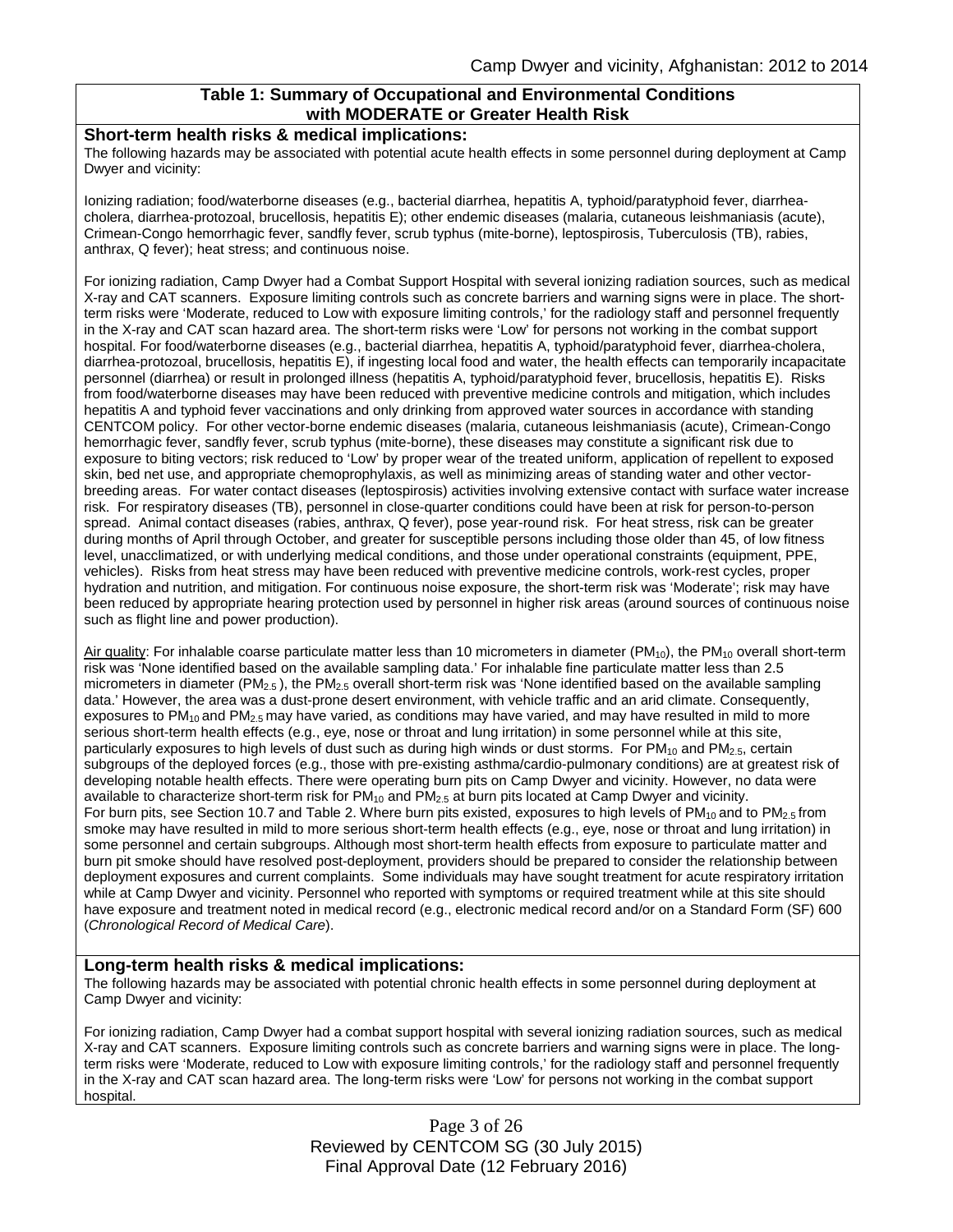For continuous noise exposure, the long-term risk was 'High'; risk may have been reduced by appropriate hearing protection used by personnel in higher risk areas (around sources of continuous noise such as flight line and power production).

Air quality: For inhalable fine particulate matter less than 2.5 micrometers in diameter  $(PM_{2.5})$ , the overall long-term risk was not evaluated because data were insufficient to characterize risk level. Inhalable coarse particulate matter less than 10 micrometers in diameter  $(PM_{10})$  was not evaluated for long-term risk due to no health guidelines. However, the area was a dust-prone desert environment, with vehicle traffic and an arid climate, and conditions may have varied. In addition, there were operating burn pits on Camp Dwyer and vicinity. However, no data for burn pits were available to characterize longterm risk for  $PM_{2.5}$  and for  $PM_{10}$  due to burn pits at Camp Dwyer and vicinity. For burn pits, see Section 10.7 and Table 2. For inhalational exposure to high levels of dust containing  $PM_{10}$  and  $PM_{2.5}$  from high winds or dust storms, and for exposures to burn pit smoke, it is considered possible that some otherwise healthy personnel, who were exposed for a long-term period to dust and particulate matter, could develop certain health conditions (e.g., reduced lung function, cardiopulmonary disease). Personnel with a history of asthma or cardiopulmonary disease could potentially be more likely to develop such chronic health conditions. While the dust and particulate matter exposures and exposures to burn pits are acknowledged, at this time there were no specific recommended, post-deployment medical surveillance evaluations or treatments. Providers should still consider overall individual health status (e.g., any underlying conditions/susceptibilities) and any potential unique individual exposures (such as burn pits/barrels, incinerators, occupational or specific personal dosimeter data) when assessing individual concerns. Certain individuals may need to be followed/evaluated for specific occupational exposures/injuries (e.g., annual audiograms as part of the medical surveillance for those enrolled in the Hearing Conservation Program; and personnel covered by Respiratory Protection Program and/or Hazardous Waste/Emergency Responders Medical Surveillance).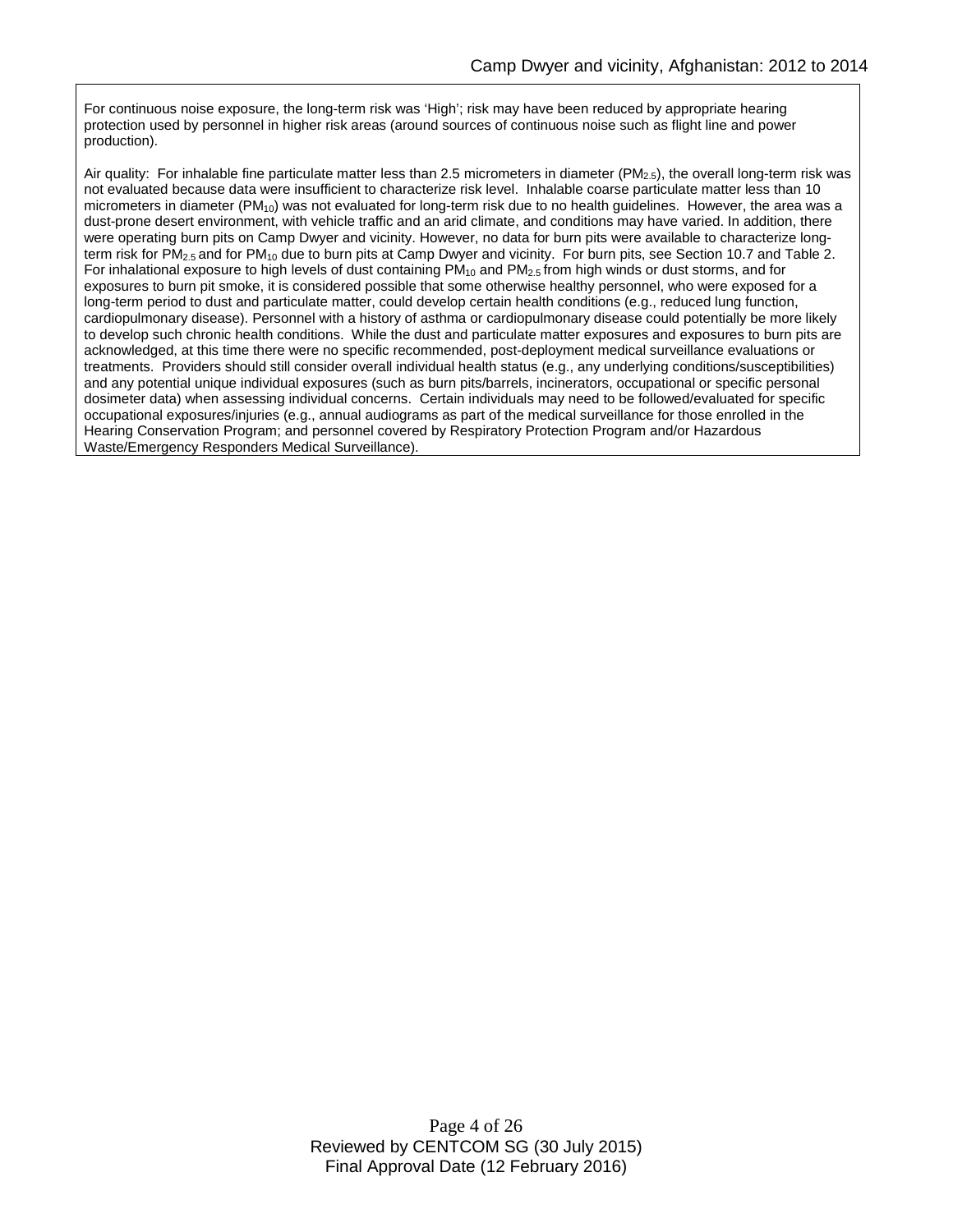| Source of<br><b>Identified Health</b><br>Risk <sup>3</sup>                        | Unmitigated Health Risk Estimate <sup>4</sup>                                                                                                                                                                                                                                                                                                                                                                                                                                                                                                                                                                                                                                                                                                                                                                                                                                                                                                                     | <b>Control Measures</b><br>Implemented                                                                                                                 | <b>Residual Health Risk Estimate<sup>4</sup></b>                                                                                                                                                                                                                                                                                                                                                                                                                                                                                                                                                                                                                                                                                                                                                                                                                                                             |
|-----------------------------------------------------------------------------------|-------------------------------------------------------------------------------------------------------------------------------------------------------------------------------------------------------------------------------------------------------------------------------------------------------------------------------------------------------------------------------------------------------------------------------------------------------------------------------------------------------------------------------------------------------------------------------------------------------------------------------------------------------------------------------------------------------------------------------------------------------------------------------------------------------------------------------------------------------------------------------------------------------------------------------------------------------------------|--------------------------------------------------------------------------------------------------------------------------------------------------------|--------------------------------------------------------------------------------------------------------------------------------------------------------------------------------------------------------------------------------------------------------------------------------------------------------------------------------------------------------------------------------------------------------------------------------------------------------------------------------------------------------------------------------------------------------------------------------------------------------------------------------------------------------------------------------------------------------------------------------------------------------------------------------------------------------------------------------------------------------------------------------------------------------------|
| <b>AIR</b>                                                                        |                                                                                                                                                                                                                                                                                                                                                                                                                                                                                                                                                                                                                                                                                                                                                                                                                                                                                                                                                                   |                                                                                                                                                        |                                                                                                                                                                                                                                                                                                                                                                                                                                                                                                                                                                                                                                                                                                                                                                                                                                                                                                              |
| Particulate<br>matter less than<br>10 micrometers<br>in diameter<br>$(PM_{10})$   | Short-term: None identified based on<br>the available sampling data. Acute<br>health effects (e.g., upper respiratory<br>tract irritation) may occur and may be<br>more pronounced during peak days.<br>More serious effects are possible in<br>susceptible persons (e.g., those with<br>asthma/pre-existing respiratory<br>diseases).<br>Long-term: No available health                                                                                                                                                                                                                                                                                                                                                                                                                                                                                                                                                                                          | Limiting strenuous<br>physical activities when air<br>quality is especially poor;<br>and actions such as<br>closing tent flaps,<br>windows, and doors. | Short-term: None identified based on<br>the available sampling data. Acute<br>health effects (e.g., upper respiratory<br>tract irritation) may occur and may be<br>more pronounced during peak days.<br>More serious effects are possible in<br>susceptible persons (e.g., those with<br>asthma/pre-existing respiratory<br>diseases).                                                                                                                                                                                                                                                                                                                                                                                                                                                                                                                                                                       |
|                                                                                   | guidelines                                                                                                                                                                                                                                                                                                                                                                                                                                                                                                                                                                                                                                                                                                                                                                                                                                                                                                                                                        |                                                                                                                                                        | Long-term: No health guidelines                                                                                                                                                                                                                                                                                                                                                                                                                                                                                                                                                                                                                                                                                                                                                                                                                                                                              |
| Particulate<br>matter less than<br>2.5 micrometers<br>in diameter<br>$(PM_{2.5})$ | Short-term: None identified based on<br>the available sampling data. A majority<br>of the time mild acute (short term)<br>health effects are anticipated; certain<br>peak levels may produce mild eye,<br>nose, or throat irritation in some<br>personnel and pre-existing health<br>conditions (e.g., asthma, or<br>cardiopulmonary diseases) may be<br>exacerbated.                                                                                                                                                                                                                                                                                                                                                                                                                                                                                                                                                                                             |                                                                                                                                                        | Short-term: Data were insufficient to<br>characterize risk level. A majority of the<br>time mild acute (short term) health<br>effects are anticipated; certain peak<br>levels may produce mild eye, nose, or<br>throat irritation in some personnel and<br>pre-existing health conditions (e.g.,<br>asthma, or cardiopulmonary diseases)<br>may be exacerbated.                                                                                                                                                                                                                                                                                                                                                                                                                                                                                                                                              |
|                                                                                   | Long-term: Data were insufficient to<br>characterize risk level. A small<br>percentage of personnel may be at<br>increased risk for developing chronic<br>conditions, particularly those more<br>susceptible to acute effects (e.g.,<br>those with asthma/pre-existing<br>respiratory diseases).                                                                                                                                                                                                                                                                                                                                                                                                                                                                                                                                                                                                                                                                  |                                                                                                                                                        | Long-term: Data were insufficient to<br>characterize risk level. A small<br>percentage of personnel may be at<br>increased risk for developing chronic<br>conditions, particularly those more<br>susceptible to acute effects (e.g.,<br>those with asthma/pre-existing<br>respiratory diseases).                                                                                                                                                                                                                                                                                                                                                                                                                                                                                                                                                                                                             |
| <b>Military Unique</b>                                                            |                                                                                                                                                                                                                                                                                                                                                                                                                                                                                                                                                                                                                                                                                                                                                                                                                                                                                                                                                                   |                                                                                                                                                        |                                                                                                                                                                                                                                                                                                                                                                                                                                                                                                                                                                                                                                                                                                                                                                                                                                                                                                              |
| lonizing<br>Radiation                                                             | Short-term: Low to Moderate<br>Camp Dwyer had a combat support<br>hospital with several ionizing radiation<br>sources. Ionizing radiation was<br>emitted from medical X-ray and CAT<br>scanners. Exposure limiting controls<br>such as concrete barriers and warning<br>signs were in place. A Radiological<br>Health Risk Assessment, published 4<br>April 2013, concluded no individual<br>received an exposure in excess of<br>acceptable exposure limits of 0.5<br>roentgen equivalent man (rem).<br>Short-term risks: Low for persons not<br>working in the combat support<br>hospital. Moderate, reduced to low<br>with exposure limiting controls, for the<br>radiology staff and personnel<br>frequently in the X-ray and CAT scan<br>hazard area.<br>Long-term: Low to Moderate. Low for<br>persons not working in the combat<br>support hospital. Moderate, reduced<br>to low with exposure limiting controls,<br>for the radiology staff and personnel | <b>Exposure limiting controls</b><br>such as concrete barriers<br>and posted warning signs.                                                            | Short-term: Low<br>Camp Dwyer had a combat support<br>hospital with several ionizing radiation<br>sources. Ionizing radiation was<br>emitted from medical X-ray and CAT<br>scanners. Exposure limiting controls<br>such as concrete barriers and warning<br>signs were in place. A Radiological<br>Health Risk Assessment, published 4<br>April 2013, concluded no individual<br>received an exposure in excess of<br>acceptable exposure limits of 0.5 rem.<br>Short-term risks: Low for persons not<br>working in the combat support<br>hospital. Moderate, reduced to low<br>with exposure limiting controls, for the<br>radiology staff and personnel<br>frequently in the X-ray and CAT scan<br>hazard area.<br>Long-term: Low. Low for persons not<br>working in the combat support<br>hospital. Moderate, reduced to low<br>with exposure limiting controls, for the<br>radiology staff and personnel |

# Table 2. Population-Based Health Risk Estimates – Camp Dwyer and vicinity<sup>1, 2</sup>

Page 5 of 26 Reviewed by CENTCOM SG (30 July 2015) Final Approval Date (12 February 2016)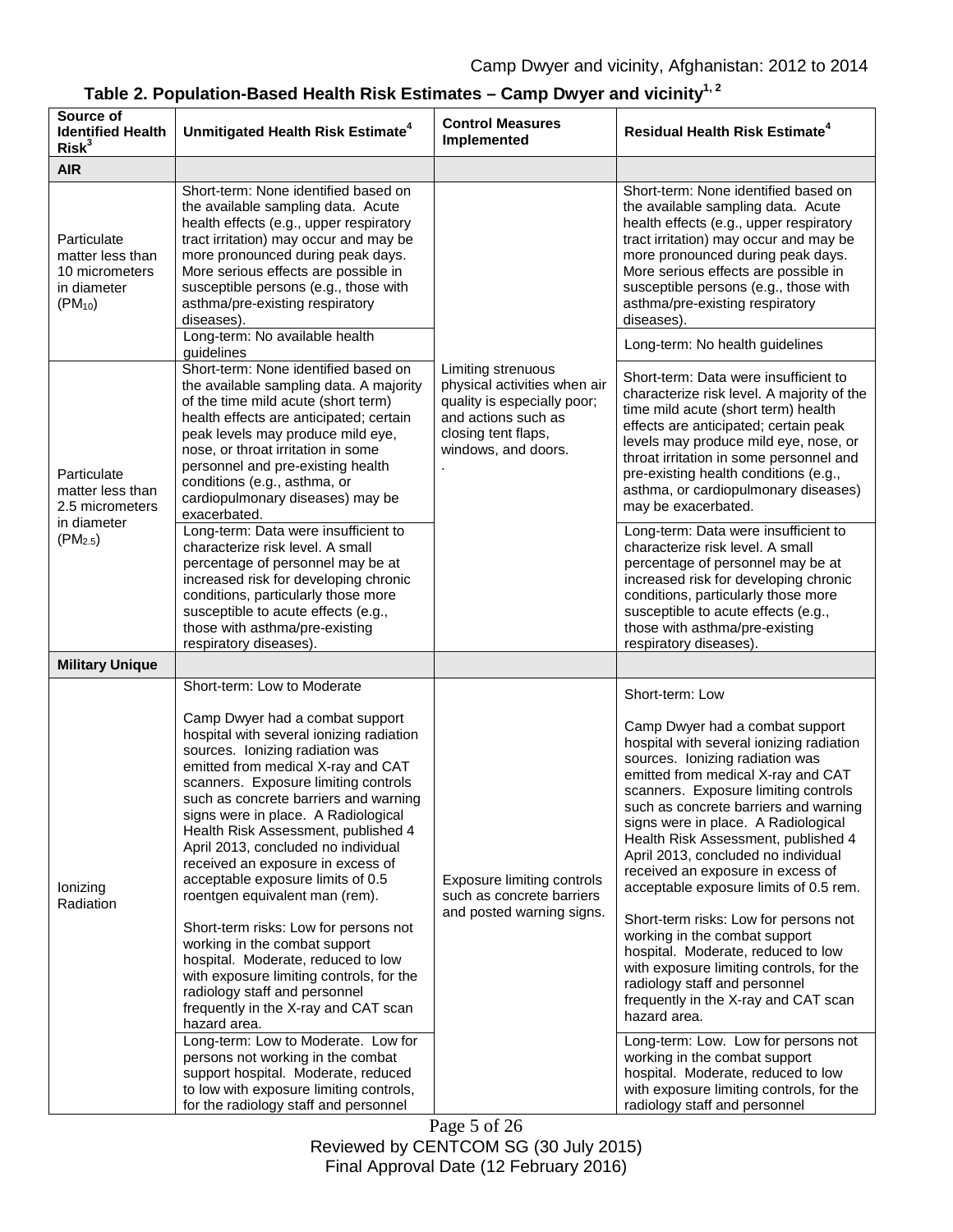| frequently in the X-ray and CAT scan<br>frequently in the X-ray and CAT scan<br>hazard area<br>hazard area.<br><b>ENDEMIC</b><br><b>DISEASE</b><br>Short-term: Variable; High (bacterial<br>diarrhea, hepatitis A, typhoid fever) to<br>Moderate (diarrhea-cholera, diarrhea-<br>Preventive measures<br>protozoal, brucellosis, hepatitis E) to<br>Food<br>include Hepatitis A and<br>Low (polio) if ingesting local<br>Short-term: Low to none<br>borne/Waterborne<br>Typhoid fever vaccination<br>food/water, the health effects can<br>and consumption of food<br>(e.g., diarrhea-<br>temporarily incapacitate personnel<br>and water only from<br>bacteriological)<br>(diarrhea) or result in prolonged illness<br>approved sources.<br>(hepatitis A, Typhoid fever, hepatitis E,<br>brucellosis).<br>Long-term: No data available<br>Long-term: none identified<br>Short-term: Variable; High for malaria,<br>Preventive measures<br>Moderate for leishmaniasis -<br>include proper wear of<br>cutaneous (acute), Crimean-Congo<br>treated uniform,<br>Short-term: Low<br>hemorrhagic fever, sandfly fever,<br>application of repellent to<br>Arthropod Vector<br>typhus-miteborne; and Low for, the<br>exposed skin, bed net<br><b>Borne</b><br>plague and West Nile fever.<br>use, minimizing areas of<br>standing water and<br>Long-term: Low for Leishmaniasis-<br>appropriate<br>Long-term: No data available<br>visceral infection.<br>chemoprophylaxis.<br>Recreational swimming in<br>Short-term: Low for leptospirosis.<br>Short-term: Moderate for leptospirosis<br>Water-Contact<br>surface waters not likely in<br>(e.g., wading,<br>this area of Afghanistan<br>Long-term: No data available<br>Long-term: No data available<br>swimming)<br>during this time period.<br>Short-term: Variable; Moderate for<br>Providing adequate living<br>tuberculosis (TB) to Low for<br>Short-term: Low<br>and work space; medical<br>Respiratory<br>meningococcal meningitis.<br>screening; vaccination.<br>Long-term: No data available<br>Long-term: No data available<br>Short-term: Variable; Moderate for<br>Prohibiting contact with,<br>rabies, anthrax, Q-fever to Low for<br>adoption, or feeding of<br>Short-term: No data available<br>feral animals IAW U.S.<br>H5N1 avian influenza.<br><b>Central Command</b><br>(CENTCOM) General<br>Order (GO) 1B. Risks are<br>further reduced in the<br>event of assessed contact<br>by prompt post-exposure<br>rabies prophylaxis IAW<br>The Center for Disease<br><b>Animal Contact</b><br>Control's (CDC) Advisory<br>Committee on<br>Long-term: Low (Rabies)<br>Long-term: No data available<br><b>Immunization Practices</b><br>guidance.<br><b>VENOMOUS</b><br><b>ANIMAL/</b><br><b>INSECTS</b><br>Short-term: Low; If encountered,<br>Risk reduced by avoiding<br>Short-term: Low; If encountered,<br>Snakes,<br>effects of venom vary with species<br>effects of venom vary with species<br>scorpions, and<br>contact, proper wear of | Source of<br><b>Identified Health</b><br>Risk <sup>3</sup> | Unmitigated Health Risk Estimate <sup>4</sup> | <b>Control Measures</b><br>Implemented | <b>Residual Health Risk Estimate<sup>4</sup></b> |
|--------------------------------------------------------------------------------------------------------------------------------------------------------------------------------------------------------------------------------------------------------------------------------------------------------------------------------------------------------------------------------------------------------------------------------------------------------------------------------------------------------------------------------------------------------------------------------------------------------------------------------------------------------------------------------------------------------------------------------------------------------------------------------------------------------------------------------------------------------------------------------------------------------------------------------------------------------------------------------------------------------------------------------------------------------------------------------------------------------------------------------------------------------------------------------------------------------------------------------------------------------------------------------------------------------------------------------------------------------------------------------------------------------------------------------------------------------------------------------------------------------------------------------------------------------------------------------------------------------------------------------------------------------------------------------------------------------------------------------------------------------------------------------------------------------------------------------------------------------------------------------------------------------------------------------------------------------------------------------------------------------------------------------------------------------------------------------------------------------------------------------------------------------------------------------------------------------------------------------------------------------------------------------------------------------------------------------------------------------------------------------------------------------------------------------------------------------------------------------------------------------------------------------------------------------------------------------------------------------------------------------------------------------------------------------------------------------------------------------------------------------------------------------------------------------------------------------------------------------------------------------------------------------------------------------------------------------------------------------------------------------|------------------------------------------------------------|-----------------------------------------------|----------------------------------------|--------------------------------------------------|
|                                                                                                                                                                                                                                                                                                                                                                                                                                                                                                                                                                                                                                                                                                                                                                                                                                                                                                                                                                                                                                                                                                                                                                                                                                                                                                                                                                                                                                                                                                                                                                                                                                                                                                                                                                                                                                                                                                                                                                                                                                                                                                                                                                                                                                                                                                                                                                                                                                                                                                                                                                                                                                                                                                                                                                                                                                                                                                                                                                                                        |                                                            |                                               |                                        |                                                  |
|                                                                                                                                                                                                                                                                                                                                                                                                                                                                                                                                                                                                                                                                                                                                                                                                                                                                                                                                                                                                                                                                                                                                                                                                                                                                                                                                                                                                                                                                                                                                                                                                                                                                                                                                                                                                                                                                                                                                                                                                                                                                                                                                                                                                                                                                                                                                                                                                                                                                                                                                                                                                                                                                                                                                                                                                                                                                                                                                                                                                        |                                                            |                                               |                                        |                                                  |
|                                                                                                                                                                                                                                                                                                                                                                                                                                                                                                                                                                                                                                                                                                                                                                                                                                                                                                                                                                                                                                                                                                                                                                                                                                                                                                                                                                                                                                                                                                                                                                                                                                                                                                                                                                                                                                                                                                                                                                                                                                                                                                                                                                                                                                                                                                                                                                                                                                                                                                                                                                                                                                                                                                                                                                                                                                                                                                                                                                                                        |                                                            |                                               |                                        |                                                  |
|                                                                                                                                                                                                                                                                                                                                                                                                                                                                                                                                                                                                                                                                                                                                                                                                                                                                                                                                                                                                                                                                                                                                                                                                                                                                                                                                                                                                                                                                                                                                                                                                                                                                                                                                                                                                                                                                                                                                                                                                                                                                                                                                                                                                                                                                                                                                                                                                                                                                                                                                                                                                                                                                                                                                                                                                                                                                                                                                                                                                        |                                                            |                                               |                                        |                                                  |
|                                                                                                                                                                                                                                                                                                                                                                                                                                                                                                                                                                                                                                                                                                                                                                                                                                                                                                                                                                                                                                                                                                                                                                                                                                                                                                                                                                                                                                                                                                                                                                                                                                                                                                                                                                                                                                                                                                                                                                                                                                                                                                                                                                                                                                                                                                                                                                                                                                                                                                                                                                                                                                                                                                                                                                                                                                                                                                                                                                                                        |                                                            |                                               |                                        |                                                  |
|                                                                                                                                                                                                                                                                                                                                                                                                                                                                                                                                                                                                                                                                                                                                                                                                                                                                                                                                                                                                                                                                                                                                                                                                                                                                                                                                                                                                                                                                                                                                                                                                                                                                                                                                                                                                                                                                                                                                                                                                                                                                                                                                                                                                                                                                                                                                                                                                                                                                                                                                                                                                                                                                                                                                                                                                                                                                                                                                                                                                        |                                                            |                                               |                                        |                                                  |
|                                                                                                                                                                                                                                                                                                                                                                                                                                                                                                                                                                                                                                                                                                                                                                                                                                                                                                                                                                                                                                                                                                                                                                                                                                                                                                                                                                                                                                                                                                                                                                                                                                                                                                                                                                                                                                                                                                                                                                                                                                                                                                                                                                                                                                                                                                                                                                                                                                                                                                                                                                                                                                                                                                                                                                                                                                                                                                                                                                                                        |                                                            |                                               |                                        |                                                  |
|                                                                                                                                                                                                                                                                                                                                                                                                                                                                                                                                                                                                                                                                                                                                                                                                                                                                                                                                                                                                                                                                                                                                                                                                                                                                                                                                                                                                                                                                                                                                                                                                                                                                                                                                                                                                                                                                                                                                                                                                                                                                                                                                                                                                                                                                                                                                                                                                                                                                                                                                                                                                                                                                                                                                                                                                                                                                                                                                                                                                        |                                                            |                                               |                                        |                                                  |
|                                                                                                                                                                                                                                                                                                                                                                                                                                                                                                                                                                                                                                                                                                                                                                                                                                                                                                                                                                                                                                                                                                                                                                                                                                                                                                                                                                                                                                                                                                                                                                                                                                                                                                                                                                                                                                                                                                                                                                                                                                                                                                                                                                                                                                                                                                                                                                                                                                                                                                                                                                                                                                                                                                                                                                                                                                                                                                                                                                                                        |                                                            |                                               |                                        |                                                  |
|                                                                                                                                                                                                                                                                                                                                                                                                                                                                                                                                                                                                                                                                                                                                                                                                                                                                                                                                                                                                                                                                                                                                                                                                                                                                                                                                                                                                                                                                                                                                                                                                                                                                                                                                                                                                                                                                                                                                                                                                                                                                                                                                                                                                                                                                                                                                                                                                                                                                                                                                                                                                                                                                                                                                                                                                                                                                                                                                                                                                        |                                                            |                                               |                                        |                                                  |
|                                                                                                                                                                                                                                                                                                                                                                                                                                                                                                                                                                                                                                                                                                                                                                                                                                                                                                                                                                                                                                                                                                                                                                                                                                                                                                                                                                                                                                                                                                                                                                                                                                                                                                                                                                                                                                                                                                                                                                                                                                                                                                                                                                                                                                                                                                                                                                                                                                                                                                                                                                                                                                                                                                                                                                                                                                                                                                                                                                                                        |                                                            |                                               |                                        |                                                  |
|                                                                                                                                                                                                                                                                                                                                                                                                                                                                                                                                                                                                                                                                                                                                                                                                                                                                                                                                                                                                                                                                                                                                                                                                                                                                                                                                                                                                                                                                                                                                                                                                                                                                                                                                                                                                                                                                                                                                                                                                                                                                                                                                                                                                                                                                                                                                                                                                                                                                                                                                                                                                                                                                                                                                                                                                                                                                                                                                                                                                        |                                                            |                                               |                                        |                                                  |
|                                                                                                                                                                                                                                                                                                                                                                                                                                                                                                                                                                                                                                                                                                                                                                                                                                                                                                                                                                                                                                                                                                                                                                                                                                                                                                                                                                                                                                                                                                                                                                                                                                                                                                                                                                                                                                                                                                                                                                                                                                                                                                                                                                                                                                                                                                                                                                                                                                                                                                                                                                                                                                                                                                                                                                                                                                                                                                                                                                                                        |                                                            |                                               |                                        |                                                  |
|                                                                                                                                                                                                                                                                                                                                                                                                                                                                                                                                                                                                                                                                                                                                                                                                                                                                                                                                                                                                                                                                                                                                                                                                                                                                                                                                                                                                                                                                                                                                                                                                                                                                                                                                                                                                                                                                                                                                                                                                                                                                                                                                                                                                                                                                                                                                                                                                                                                                                                                                                                                                                                                                                                                                                                                                                                                                                                                                                                                                        |                                                            |                                               |                                        |                                                  |

Page 6 of 26 Reviewed by CENTCOM SG (30 July 2015) Final Approval Date (12 February 2016)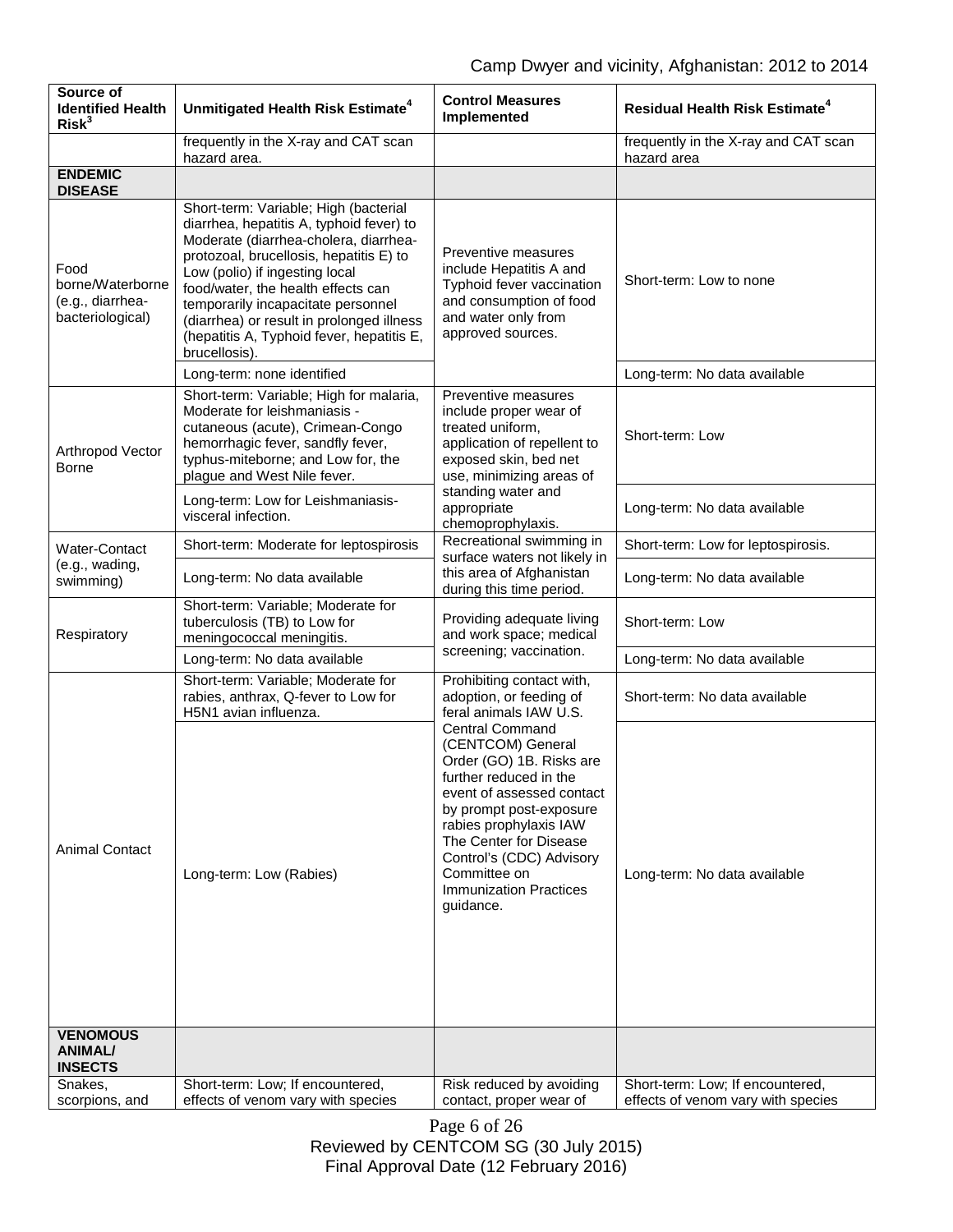| Source of<br><b>Identified Health</b><br>Risk <sup>3</sup> | Unmitigated Health Risk Estimate <sup>4</sup>                                                                                                                                                                                                                                                                                                                                                                                                                                                                                                                                                                                     | <b>Control Measures</b><br>Implemented                                                                                                                                                                                                  | <b>Residual Health Risk Estimate<sup>4</sup></b>                                                                                                                                                                                                                                                                                                                                                                                                                                                                                                                                             |
|------------------------------------------------------------|-----------------------------------------------------------------------------------------------------------------------------------------------------------------------------------------------------------------------------------------------------------------------------------------------------------------------------------------------------------------------------------------------------------------------------------------------------------------------------------------------------------------------------------------------------------------------------------------------------------------------------------|-----------------------------------------------------------------------------------------------------------------------------------------------------------------------------------------------------------------------------------------|----------------------------------------------------------------------------------------------------------------------------------------------------------------------------------------------------------------------------------------------------------------------------------------------------------------------------------------------------------------------------------------------------------------------------------------------------------------------------------------------------------------------------------------------------------------------------------------------|
| spiders                                                    | from mild localized swelling (e.g.<br>widow spider) to potentially lethal<br>effects (e.g. central Asian saw-scaled<br>viper).                                                                                                                                                                                                                                                                                                                                                                                                                                                                                                    | uniform (especially<br>footwear), and proper and<br>timely treatment.                                                                                                                                                                   | from mild localized swelling (e.g.<br>widow spider) to potentially lethal<br>effects (e.g. central Asian saw-scaled<br>viper).                                                                                                                                                                                                                                                                                                                                                                                                                                                               |
|                                                            | Long-term: No data available                                                                                                                                                                                                                                                                                                                                                                                                                                                                                                                                                                                                      |                                                                                                                                                                                                                                         | Long-term: No data available                                                                                                                                                                                                                                                                                                                                                                                                                                                                                                                                                                 |
| <b>HEAT/COLD</b><br><b>STRESS</b>                          |                                                                                                                                                                                                                                                                                                                                                                                                                                                                                                                                                                                                                                   |                                                                                                                                                                                                                                         |                                                                                                                                                                                                                                                                                                                                                                                                                                                                                                                                                                                              |
| Heat                                                       | Short-term: Variable; Risk of heat<br>injury is High for April-October, and<br>Low for all other months.                                                                                                                                                                                                                                                                                                                                                                                                                                                                                                                          | Work-rest cycles, proper<br>hydration and nutrition,<br>and Wet Bulb Globe<br>Temperature (WBGT)<br>monitoring.                                                                                                                         | Short-term: Variable; Risk of heat<br>injury in unacclimatized or susceptible<br>personnel is Moderate for April-<br>October and Low for all others.                                                                                                                                                                                                                                                                                                                                                                                                                                         |
|                                                            | Long-term: Low, The long-term risk<br>was Low. However, the risk may be<br>greater to certain susceptible persons-<br>those older (i.e., greater than 45<br>years), in lesser physical shape, or<br>with underlying medical/health<br>conditions.                                                                                                                                                                                                                                                                                                                                                                                 |                                                                                                                                                                                                                                         | Long-term: Low, The long-term risk is<br>Low. However, the risk may be<br>greater to certain susceptible persons-<br>those older (i.e., greater than 45<br>years), in lesser physical shape, or<br>with underlying medical/health<br>conditions.                                                                                                                                                                                                                                                                                                                                             |
| Cold                                                       | Short-term: Low risk of cold<br>stress/injury.                                                                                                                                                                                                                                                                                                                                                                                                                                                                                                                                                                                    | Risks from cold stress<br>reduced with protective                                                                                                                                                                                       | Short-term: Low risk of cold<br>stress/injury.                                                                                                                                                                                                                                                                                                                                                                                                                                                                                                                                               |
|                                                            | Long-term: Low; Long-term health<br>implications from cold injuries are rare<br>but can occur, especially from more<br>serious injuries such as frost bite.                                                                                                                                                                                                                                                                                                                                                                                                                                                                       | measures such as use of<br>the buddy system, limiting<br>exposure during cold<br>weather, proper hydration<br>and nutrition, and proper<br>wear of issued protective<br>clothing.                                                       | Long-term: Low; Long-term health<br>implications from cold injuries are rare<br>but can occur, especially from more<br>serious injuries such as frost bite.                                                                                                                                                                                                                                                                                                                                                                                                                                  |
| <b>NOISE</b>                                               |                                                                                                                                                                                                                                                                                                                                                                                                                                                                                                                                                                                                                                   |                                                                                                                                                                                                                                         |                                                                                                                                                                                                                                                                                                                                                                                                                                                                                                                                                                                              |
| Continuous<br>(Flight line,                                | Short-term: Moderate                                                                                                                                                                                                                                                                                                                                                                                                                                                                                                                                                                                                              | Hearing protection used<br>by personnel in higher risk<br>areas                                                                                                                                                                         | Short-term: Low                                                                                                                                                                                                                                                                                                                                                                                                                                                                                                                                                                              |
| Power<br>Production)                                       | Long-term: High                                                                                                                                                                                                                                                                                                                                                                                                                                                                                                                                                                                                                   |                                                                                                                                                                                                                                         | Long-term: Low                                                                                                                                                                                                                                                                                                                                                                                                                                                                                                                                                                               |
| <b>Unique</b><br>Incidents/<br><b>Concerns</b>             |                                                                                                                                                                                                                                                                                                                                                                                                                                                                                                                                                                                                                                   |                                                                                                                                                                                                                                         |                                                                                                                                                                                                                                                                                                                                                                                                                                                                                                                                                                                              |
| Fuel/petroleum<br>products/                                | Short-term: Low                                                                                                                                                                                                                                                                                                                                                                                                                                                                                                                                                                                                                   | Secondary containment of<br>fuel storage                                                                                                                                                                                                | Short-term: Low                                                                                                                                                                                                                                                                                                                                                                                                                                                                                                                                                                              |
| industrial<br>chemical spills                              | Long-term: Low                                                                                                                                                                                                                                                                                                                                                                                                                                                                                                                                                                                                                    |                                                                                                                                                                                                                                         | Long-term: Low                                                                                                                                                                                                                                                                                                                                                                                                                                                                                                                                                                               |
| Pesticides/Pest                                            | Short-term: Low                                                                                                                                                                                                                                                                                                                                                                                                                                                                                                                                                                                                                   | See Section 10.4                                                                                                                                                                                                                        | Short-term: Low                                                                                                                                                                                                                                                                                                                                                                                                                                                                                                                                                                              |
| Control                                                    | Long-term: Low                                                                                                                                                                                                                                                                                                                                                                                                                                                                                                                                                                                                                    |                                                                                                                                                                                                                                         | Long-term: Low                                                                                                                                                                                                                                                                                                                                                                                                                                                                                                                                                                               |
| <b>Burn Pits</b>                                           | Short-term: There were operating burn<br>pits on Camp Dwyer. However, no<br>data were available to characterize<br>short-term risk for PM <sub>10</sub> and PM <sub>2.5</sub> at<br>those burn pits. Burn pit exposures<br>may vary, and exposure to high levels<br>of PM <sub>10</sub> and PM <sub>2.5</sub> in the smoke may<br>also result in mild to more serious<br>short-term health effects (e.g., eye,<br>nose or throat and lung irritation) in<br>some personnel and certain<br>subgroups, such as those with pre-<br>existing health conditions (e.g.,<br>asthma, or cardiopulmonary diseases),<br>while at this site. | Control measures may<br>have included locating<br>burn pits downwind of<br>prevailing winds,<br>increased distance from<br>living and working areas<br>when possible, and<br>improved waste<br>segregation and<br>management techniques | Short-term: There were operating burn<br>pits on Camp Dwyer. No data were<br>available to characterize short-term<br>risk for $PM_{10}$ and $PM_{2.5}$ at those burn<br>pits. Burn pit exposures may vary, and<br>exposure to high levels of PM <sub>10</sub> and<br>$PM2.5$ in the smoke may also result in<br>mild to more serious short-term health<br>effects (e.g., eye, nose or throat and<br>lung irritation) in some personnel and<br>certain subgroups, such as those with<br>pre-existing health conditions (e.g.,<br>asthma, or cardiopulmonary diseases),<br>while at this site. |

Page 7 of 26 Reviewed by CENTCOM SG (30 July 2015) Final Approval Date (12 February 2016)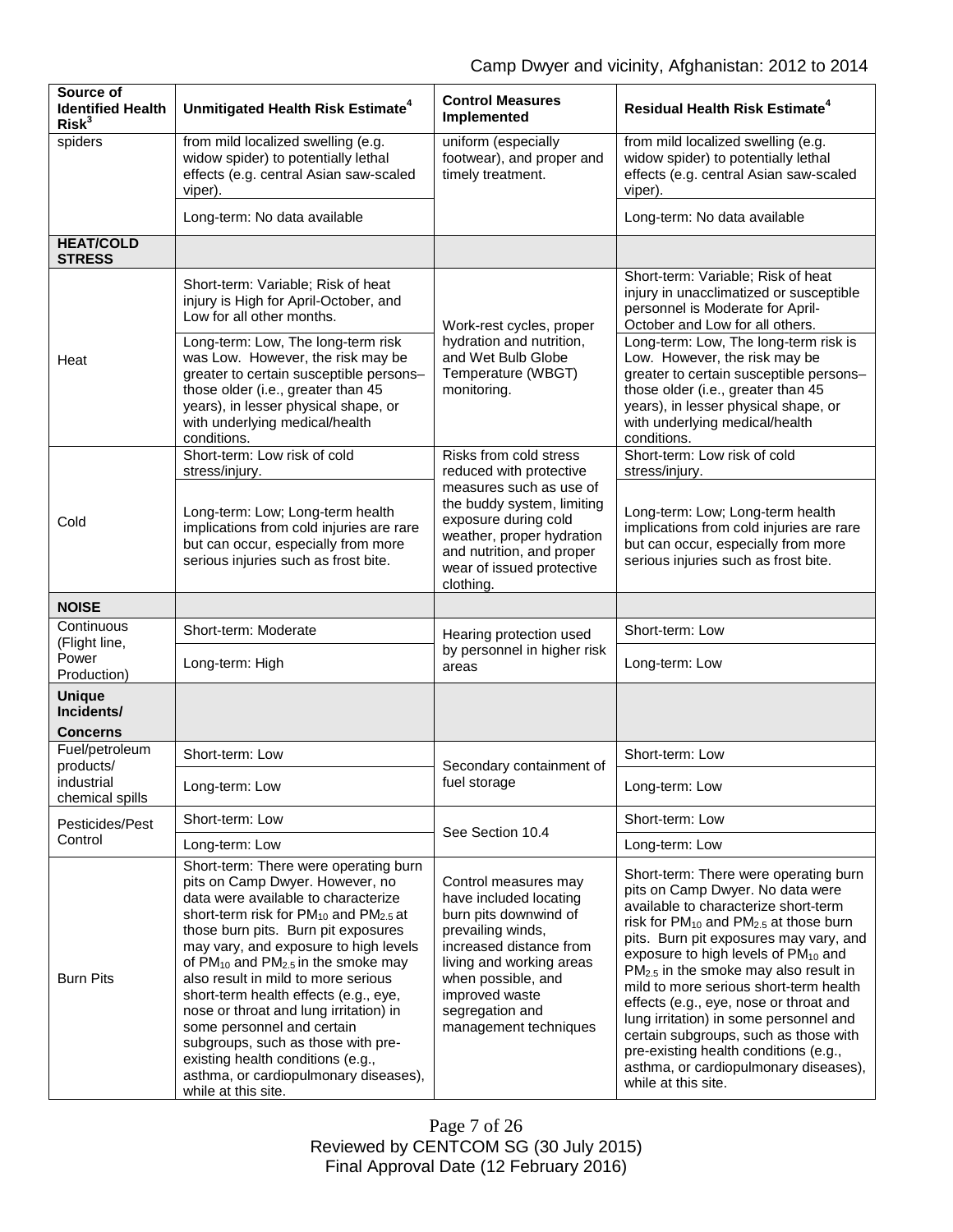| Source of<br><b>Identified Health</b><br>$\mathsf{Risk}^3$ | Unmitigated Health Risk Estimate <sup>4</sup> | <b>Control Measures</b><br><b>Implemented</b> | <b>Residual Health Risk Estimate<sup>4</sup></b> |
|------------------------------------------------------------|-----------------------------------------------|-----------------------------------------------|--------------------------------------------------|
|                                                            | Long-term: No data available to               |                                               | Long-term: No data available to                  |
|                                                            | evaluate.                                     |                                               | evaluate.                                        |

<sup>1</sup>This Summary Table provides a qualitative estimate of population-based short- and long-term health risks associated with the occupational environment conditions at Camp Dwyer and vicinity. It does not represent an individual exposure profile. Actual individual exposures and health effects depend on many variables. For example, while a chemical may have been present in the environment, if a person did not inhale, ingest, or contact a specific dose of the chemical for adequate duration and frequency, then there may have been no health risk. Alternatively, a person at a specific location may have experienced a unique exposure which could result in a significant individual exposure. Any such person seeking medical care should have their specific exposure documented in an SF600.

 $^2$  This assessment is based on specific environmental sampling data and reports obtained from 01 January 2012 through 31 December 2014. Sampling locations are assumed to be representative of exposure points for the camp population but may not reflect all the fluctuations in environmental quality or capture unique exposure incidents.

 $^3$ This Summary Table is organized by major categories of identified sources of health risk. It only lists those sub-categories specifically identified and addressed at Camp Dwyer and vicinity. The health risks are presented as Low, Moderate, High or Extremely High for both acute and chronic health effects. The health risk level is based on an assessment of both the potential severity of the health effects that could be caused and probability of the exposure that would produce such health effects. Details can be obtained from the USAPHC/Army Public Health Center (APHC). Where applicable, "None Identified" is used when though a potential exposure is identified, and no health risks of either a specific acute or chronic health effects are determined. More detailed descriptions of OEH exposures that are evaluated but determined to pose no health risk are discussed in the following sections of this report.

<sup>4</sup><br>Health risks in this Summary Table are based on quantitative surveillance thresholds (e.g. endemic disease rates; host/vector/pathogen surveillance) or screening levels, e.g., Military Exposure Guidelines (MEGs) for chemicals*.* Some previous assessment reports may provide slightly inconsistent health risk estimates because quantitative criteria such as MEGs may have changed since the samples were originally evaluated and/or because this assessment makes use of all historic site data while previous reports may have only been based on a select few samples.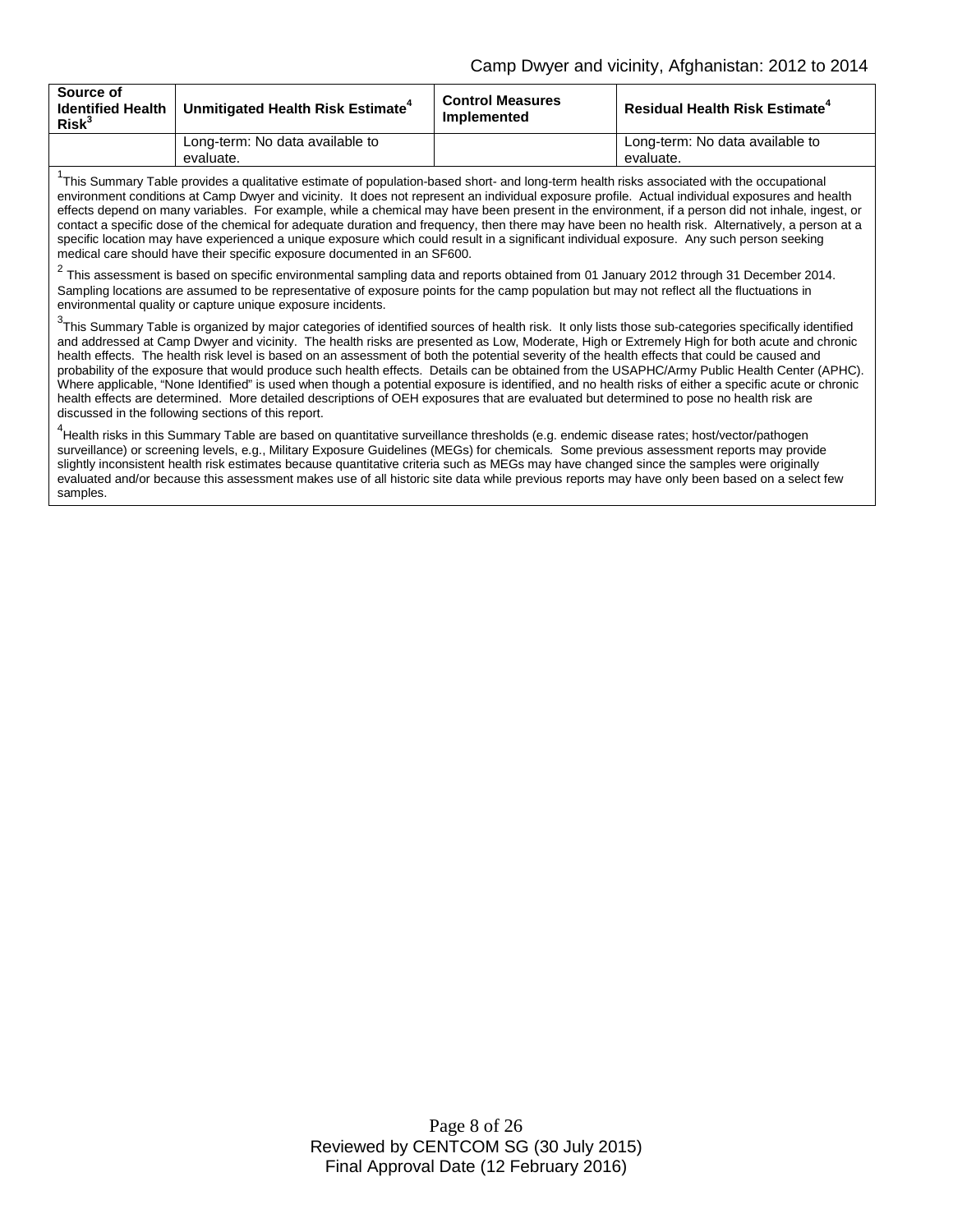# **1 Discussion of Health Risks at Camp Dwyer, Afghanistan by Source**

The following sections provide additional information about the OEH conditions summarized above. All risk assessments were performed using the methodology described in the U.S. Army Public Health Command Technical Guide 230, *Environmental Health Risk Assessment and Chemical Exposure Guidelines for Deployed Military Personnel* (Reference 4). All OEH risk estimates represent residual risk after accounting for preventive controls in place. Occupational exposures and exposures to endemic diseases are greatly reduced by preventive measures. For environmental exposures related to airborne dust, there are limited preventive measures available, and available measures have little efficacy in reducing exposure to ambient conditions.

# **2 Air**

### 2.1 Site-Specific Sources Identified

Camp Dwyer was situated in a dusty semi-arid desert environment. Inhalational exposure to high levels of dust and particulate matter, such as during high winds or dust storms, may result in mild to more serious short-term health effects (e.g., eye, nose or throat and lung irritation) in some personnel. Additionally, certain subgroups of the deployed forces (e.g., those with pre-existing asthma/cardio pulmonary conditions) are at greatest risk of developing notable health effects.

#### 2.2 Particulate matter

Particulate matter (PM) is a complex mixture of extremely small particles suspended in the air. The PM includes solid particles and liquid droplets emitted directly into the air by sources such as: power plants, motor vehicles, aircraft, generators, construction activities, fires, and natural windblown dust. The PM can include sand, soil, metals, volatile organic compounds (VOC), allergens, and other compounds such as nitrates or sulfates that are formed by condensation or transformation of combustion exhaust. The PM composition and particle size vary considerably depending on the source. Generally, PM of health concern is divided into two fractions:  $PM_{10}$ , which includes coarse particles with a diameter of 10 micrometers or less, and fine particles less than 2.5 micrometers ( $PM<sub>2.5</sub>$ ), which can reach the deepest regions of the lungs when inhaled. Exposure to excessive PM is linked to a variety of potential health effects.

### 2.3 Particulate matter, less than10 micrometers  $(PM_{10})$

### 2.3.1 Exposure Guidelines:

Short Term (24-hour) PM<sub>10</sub> (micrograms per cubic Long-term PM<sub>10</sub> MEG (µg/m<sup>3</sup>): meter, μg/m<sup>3</sup>):

- 
- Marginal MEG  $= 420$
- Critical MEG = 600
- 
- Negligible MEG = 250 Not defined and not available.

2.3.2 Sample data/Notes:

A total of eight valid PM<sub>10</sub> air samples were collected from 2012 – 2014. The range of 24-hour PM<sub>10</sub> concentrations was 59 μg/m<sup>3</sup> – 182 μg/m<sup>3</sup> with an average concentration of 113 μg/m<sup>3</sup>.

> Page 9 of 26 Reviewed by CENTCOM SG (30 July 2015) Final Approval Date (12 February 2016)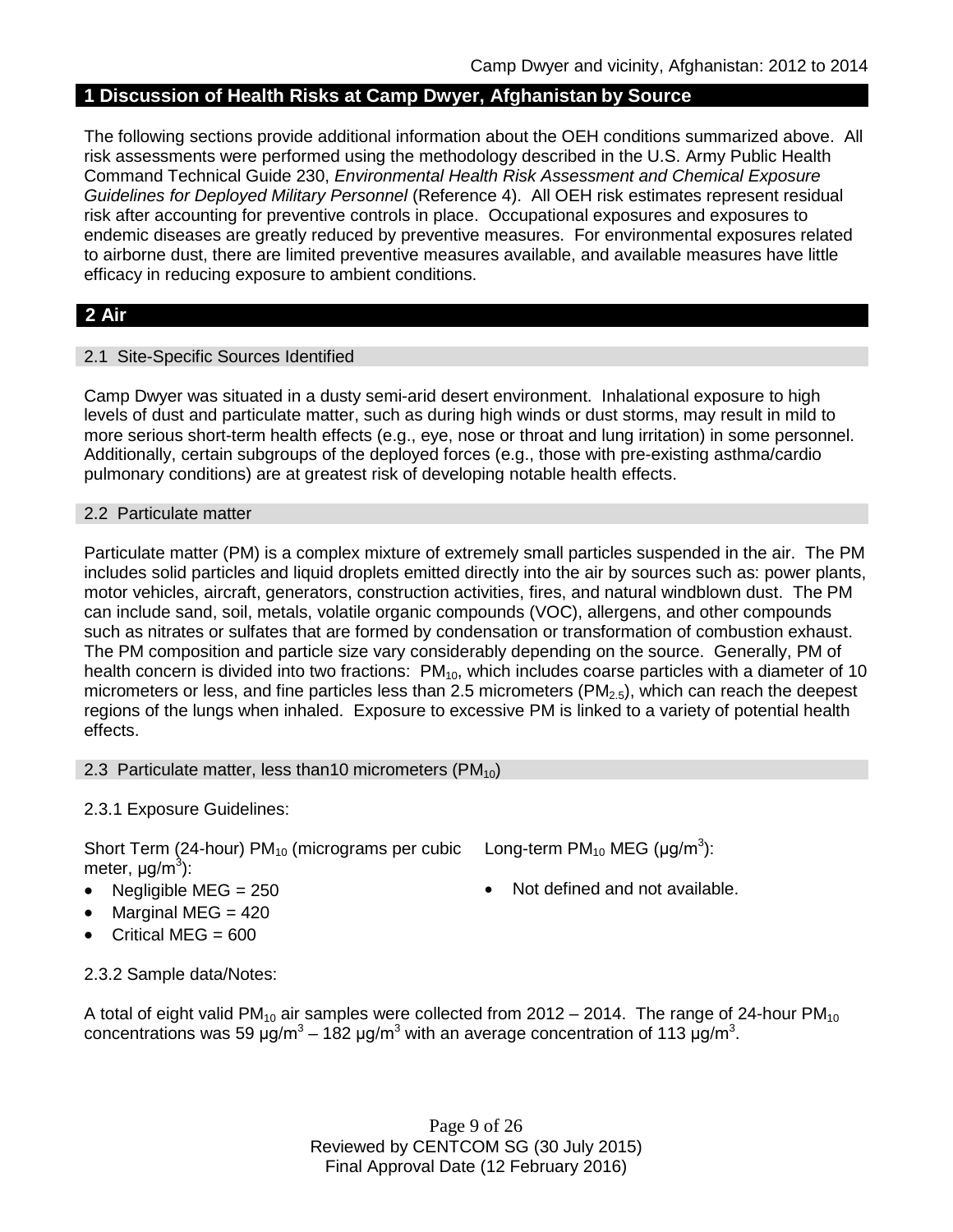Shinwar: A total of three valid  $PM_{10}$  air samples were collected from 11 January 2012 to 6 December 2013. The range of 24-hour PM<sub>10</sub> concentrations was 59  $\mu q/m^3$  – 138  $\mu q/m^3$  with an average concentration of 89  $\mu$ g/m<sup>3</sup>.

Darvishan: A total of two valid  $PM_{10}$  air samples were collected on 7 and 8 July 2014. The 24-hour PM<sub>10</sub> concentrations were 88 μg/m<sup>3</sup> and 140 μg/m<sup>3</sup>.

Delhi: A total of two valid  $PM_{10}$  air samples were collected on 10 and 11 November 2012. The 24-hour PM<sub>10</sub> concentrations were 131  $\mu$ g/m<sup>3</sup> and 182  $\mu$ g/m<sup>3</sup>.

Camp Dwyer: A total ofone1valid  $PM_{10}$  air sample was collected on 17 October 2012. The 24-hour PM<sub>10</sub> concentration was 95  $\mu$ g/m<sup>3</sup>.

2.3.3 Short-term health risks:

**None identified based on the available sampling data.** No parameters exceeded Negligible MEGs.

2.3.4 Long-term health risk:

**Not Evaluated-no available health guidelines**. The U.S. Environmental Protection Agency (EPA) has retracted its long-term standard (national ambient air quality standards, NAAQS) for  $PM_{10}$  due to an inability to clearly link chronic health effects with chronic  $PM_{10}$  exposure levels.

2.4 Particulate Matter, less than 2.5 micrometers (PM<sub>2.5</sub>)

2.4.1 Exposure Guidelines:

Short Term (24-hour)  $PM_{2.5}$  ( $\mu$ g/m<sup>3</sup>):

- Negligible MEG = 65 Negligible MEG = 15
- $\text{Marginal MEG} = 250$  Marginal MEG = 65
- Critical MEG = 500

): Long-term (1year)  $PM_{2.5}$  MEGs ( $\mu$ g/m<sup>3</sup>):

- 
- 

2.4.2 Sample data/Notes:

A total of eight valid PM<sub>2.5</sub> air samples were collected from 2012 – 2014. The range of 24-hour PM<sub>2.5</sub> concentrations was 11 μg/m<sup>3</sup> – 52 μg/m<sup>3</sup> with an average concentration of 37 μg/m<sup>3</sup>.

Camp Dwyer: A total of four valid  $PM<sub>2.5</sub>$  air samples were collected from 13 February 2013 to 15 December 2014. The range of 24-hour PM<sub>2.5</sub> concentrations was 11  $\mu$ g/m<sup>3</sup> – 46  $\mu$ g/m<sup>3</sup> with an average concentration of 30  $\mu$ g/m<sup>3</sup>.

Shinwar: A total of two valid  $PM<sub>2.5</sub>$  air samples were collected on 6 June 2012 and 11 January 2012. The 24-hour PM $_{2.5}$  concentrations were 49  $\mu$ g/m $^3$  and 52  $\mu$ g/m $^3$ .

Alamo: A total of one valid  $PM_{2.5}$  air sample was collected on 9 April 2012. The 24-hour  $PM_{2.5}$ concentration was 35  $\mu$ g/m<sup>3</sup>.

Darvishan: A total of one valid PM<sub>2.5</sub> air sample was collected on 9 April 2012. The 24-hour PM<sub>2.5</sub> concentration was 40  $\mu$ g/m<sup>3</sup>.

> Page 10 of 26 Reviewed by CENTCOM SG (30 July 2015) Final Approval Date (12 February 2016)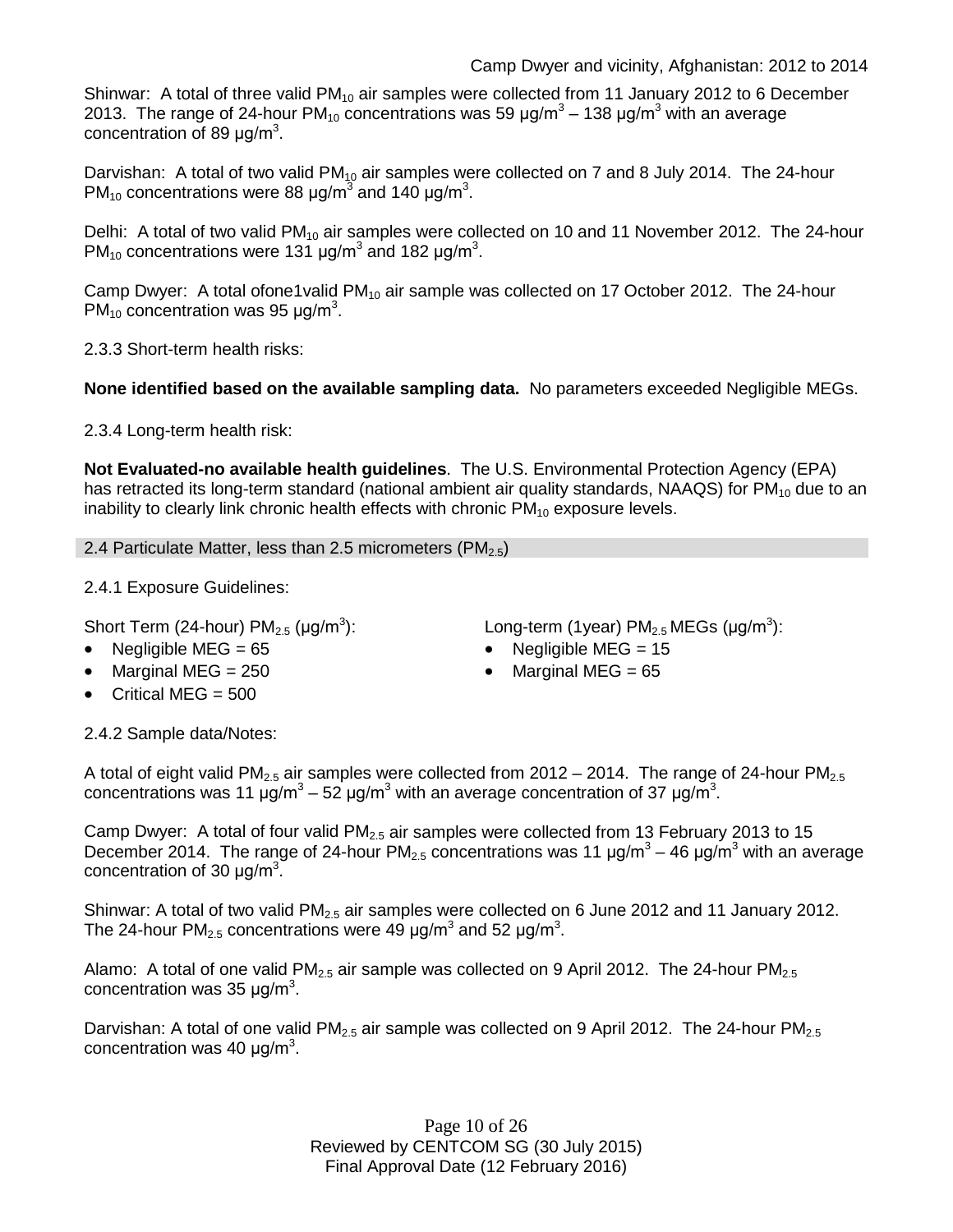#### 2.4.3 Short-term health risks:

**None identified based on the available sampling data.** No parameters exceeded Negligible MEGs.

2.4.4 Long-term health risks:

**Not Evaluated.** The mean PM<sub>2.5</sub> concentrations in 2012 and 2014 were above the 1 year Negligible MEG; however, both years had an insufficient number of samples to characterize risk for that year, so could not be evaluated.

#### 2.5 Airborne Metals

2.5.1 Sample data/Notes:

A total of eight valid PM<sub>10</sub> and eight valid PM<sub>2.5</sub> airborne metal samples were collected at Camp Dwyer and vicinity from 11 January 2012 to 15 December 2014. No metals were detected in these samples.

#### 2.6 Volatile Organic Compounds (VOC)

2.6.1 Sample data/Notes:

The health risk assessment is based on average and peak concentration of two valid volatile organic chemical (VOC) air samples collected on 23 August 2012, and the likelihood of exposure. None of the analyzed VOC pollutants were found at concentrations above short or long-term MEGs.

2.6.2 Short and long-term health risks:

**None identified based on the available sampling data.** No parameters exceeded Negligible MEGs.

#### **3 Soil**

#### 3.1 Site-Specific Sources Identified

3.2 Sample data/Notes:

A total of three valid surface soil samples were collected from 7 June to 14 July 2012 to assess OEH health risk to deployed personnel. The primary soil contamination exposure pathways are dermal contact and dust inhalation. Typical parameters analyzed for included semi volatile organic compounds (SVOCs), heavy metals, polychlorinated biphenyls (PCBs), pesticides, and herbicides. If the contaminant was known or suspected, other parameters may have been analyzed for (i.e., total petroleum hydrocarbons (TPH) and polycyclic aromatic hydrocarbons (PAH) near fuel spills). For the risk assessment, personnel are assumed to remain at this location for 6 months to 1 year.

3.3 Short-term health risk:

**Not an identified source of health risk**. Currently, sampling data for soil are not evaluated for short term (acute) health risks**.**

3.4 Long-term health risk:

**None identified based on available sample data.** No parameters exceeded 1-year Negligible MEGs.

Page 11 of 26 Reviewed by CENTCOM SG (30 July 2015) Final Approval Date (12 February 2016)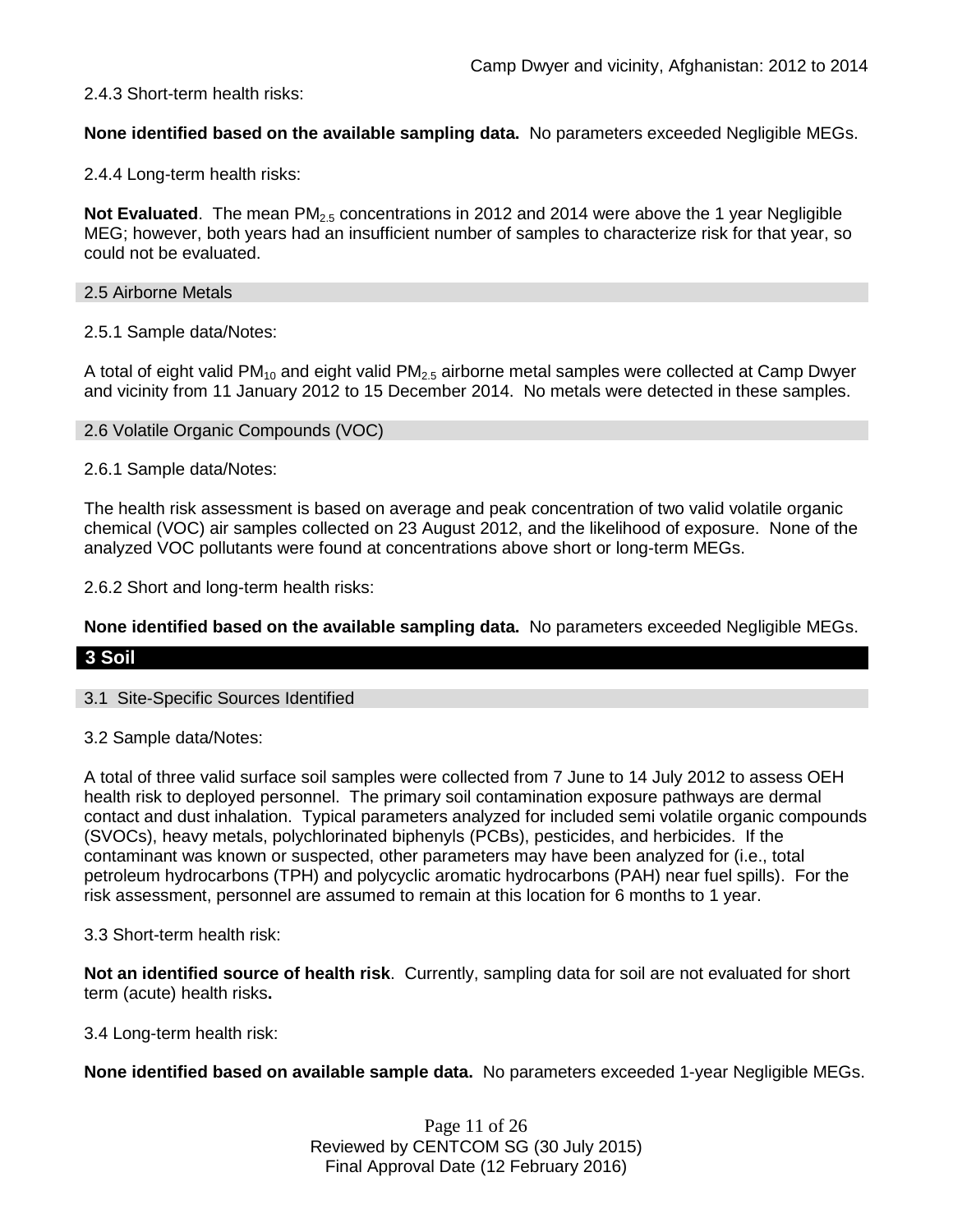# **4 Water**

In order to assess the health risk to U.S. personnel from exposure to water in theater, the USAPHC identified the most probable exposure pathways. These are based on the administrative information provided on the field data sheets submitted with the samples taken over the time period being evaluated. Based on the information provided from the field, all samples for untreated water samples were associated with source water for treatment and no exposure pathways were associated with those samples. Therefore, untreated samples are not assessed as potential health hazards. It is assumed that 100% of all U.S. personnel at Camp Dwyer and vicinity will be directly exposed to reverse osmosis water purification unit (ROWPU) treated and disinfected fresh bulk water, since this classification of water is primarily used for personal hygiene, showering, cooking, and for use at vehicle wash racks. Field data sheets indicate that bottled water is the only approved source of drinking water.

### 4.1 Drinking Water: Bottled or Packaged Water

#### 4.1.1 Site-Specific Sources Identified

There was one bottled water source sampled at Camp Dwyer. This was the Expeditionary Water Packaging System brand of water.

#### 4.1.2 Sample data/Notes:

To assess the potential for adverse health effects to troops, the following assumptions were made about dose and duration: A conservative (protective) assumption was that personnel routinely ingested 5 L/day of bottled water for up to 365 days (1-year). It was further assumed that control measures such as disinfection were not used. One (1) valid bottled water sample was collected on 15 December 2012.

4.1.3 Short-term and long-term health risk:

**None identified based on available sample data.** All collected samples were below the short and long-term Negligible MEGs.

#### 4.2 Non-Drinking Water: Disinfected

#### 4.2.1 Site-Specific Sources Identified

Although the primary route of exposure for most microorganisms is ingestion of contaminated water, dermal exposure to some microorganisms, chemicals, and biologicals may also cause adverse health effects. Complete exposure pathways would include drinking, brushing teeth, personal hygiene, cooking, providing medical and dental care using a contaminated water supply or during dermal contact at vehicle or aircraft wash racks.

#### 4.2.2 Sample data/Notes:

To assess the potential for adverse health effects to troops the following assumptions were made about dose and duration: All U.S. personnel at this location were expected to remain at this site for approximately 1 year. A conservative (protective) assumption is that personnel routinely consumed less than 5 liters per day (L/day) of non-drinking water for up to 365 days (1-year). It is further assumed that control measures and/or personal protective equipment were not used. A total of 12 disinfected bulk water (Non-Drinking) samples from 2012-2014 were evaluated for this health risk assessment. No chemicals were detected at levels above the short or long-term MEGs.

> Page 12 of 26 Reviewed by CENTCOM SG (30 July 2015) Final Approval Date (12 February 2016)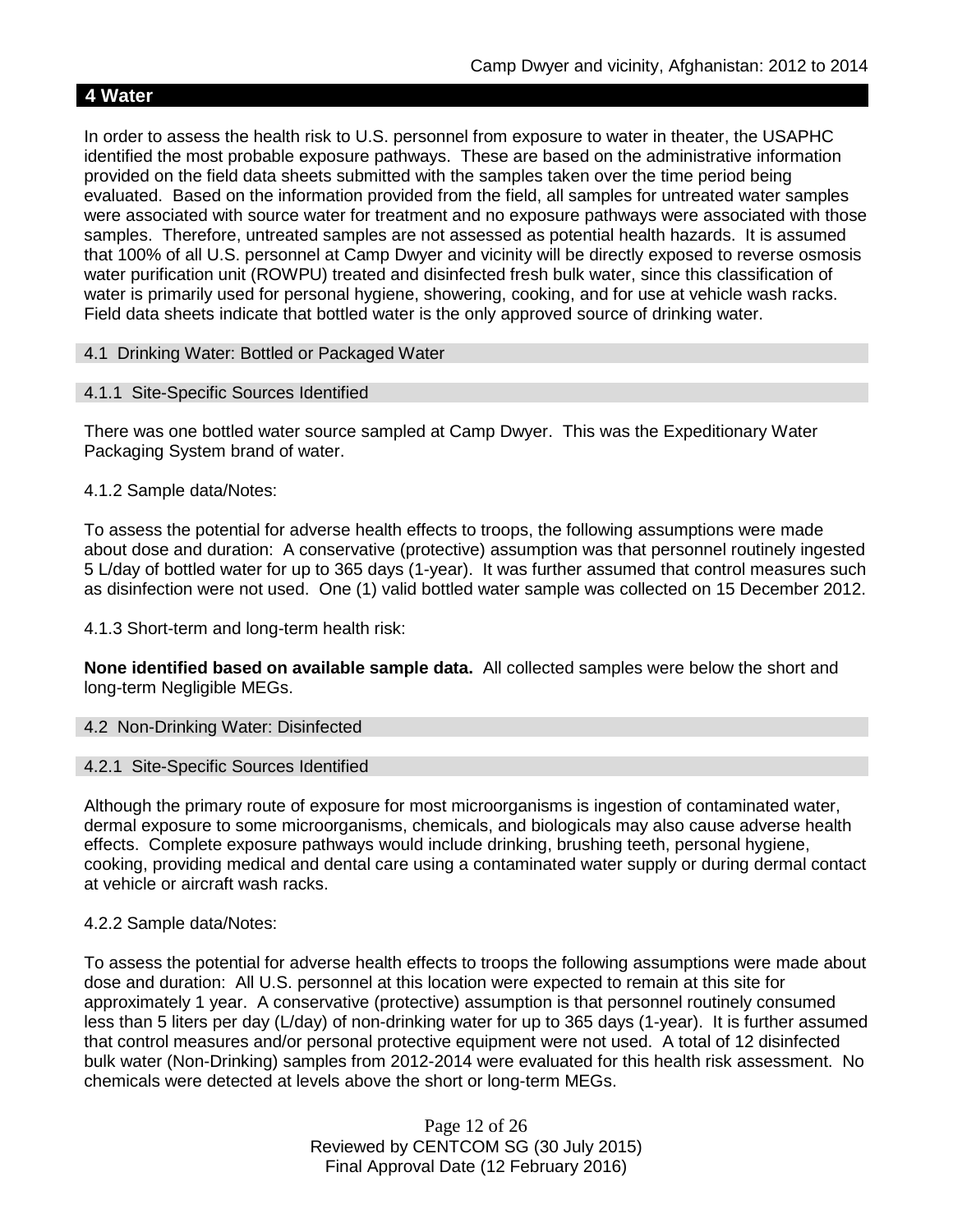4.2.3 Short and long-term health risks:

**None identified based on available sample data.** All collected samples were below the short and long-term Negligible MEGs.

# **5 Military Unique**

5.1 Chemical Biological, Radiological Nuclear (CBRN) Weapons

No specific hazard sources were documented in the Defense Occupational and Environmental Health Readiness System (DOEHRS) or the Military Exposure Surveillance Library (MESL) from 01 January 2012 through 31 December 2014 (References 1 and 5).

5.2 Depleted Uranium (DU)

No specific hazard sources were documented in the DOEHRS or MESL from 01 January 2012 through 31 December 2014 (References 1 and 5).

#### 5.3 Ionizing Radiation

Camp Dwyer had a combat support hospital with several ionizing radiation sources. Ionizing radiation was emitted from medical X-ray and CAT scanners. Exposure limiting controls such as concrete barriers and warning signs were in place. A Radiological Health Risk Assessment, published 4 April 2013, concluded no individual received an exposure in excess of acceptable exposure limits of 0.5 roentgen equivalent man (rem).

Short-term and long-term health risks:

**Low to Moderate**: Low for persons not working in the combat support hospital. Moderate, reduced to low with exposure limiting controls, for the radiology staff and personnel frequently in the X-ray and CAT scan hazard area. Confidence in the health risk assessment is low (Reference 4, Table 3-6).

#### 5.4 Non-Ionizing Radiation

No specific hazard sources were documented in the DOEHRS or MESL from 01 January 2012 through 31 December 2014 (References 1 and 5).

#### **6 Endemic Diseases**

This document lists the endemic diseases reported in the region, its specific health risks and severity and general health information about the diseases. CENTCOM Modification (MOD) 12 (Reference 6) lists deployment requirements, to include immunizations and chemoprophylaxis, in effect during the timeframe of this POEMS.

#### 6.1 Foodborne and Waterborne Diseases

Food borne and waterborne diseases in the area are transmitted through the consumption of local food and water. Local unapproved food and water sources (including ice) are heavily contaminated with pathogenic bacteria, parasites, and viruses to which most U.S. Service Members have little or no natural immunity. Effective host nation disease surveillance does not exist within the country. Only a small fraction of diseases are identified or reported in host nation personnel. Diarrheal diseases are expected to temporarily incapacitate a very high percentage of U.S. personnel within days if local food,

> Page 13 of 26 Reviewed by CENTCOM SG (30 July 2015) Final Approval Date (12 February 2016)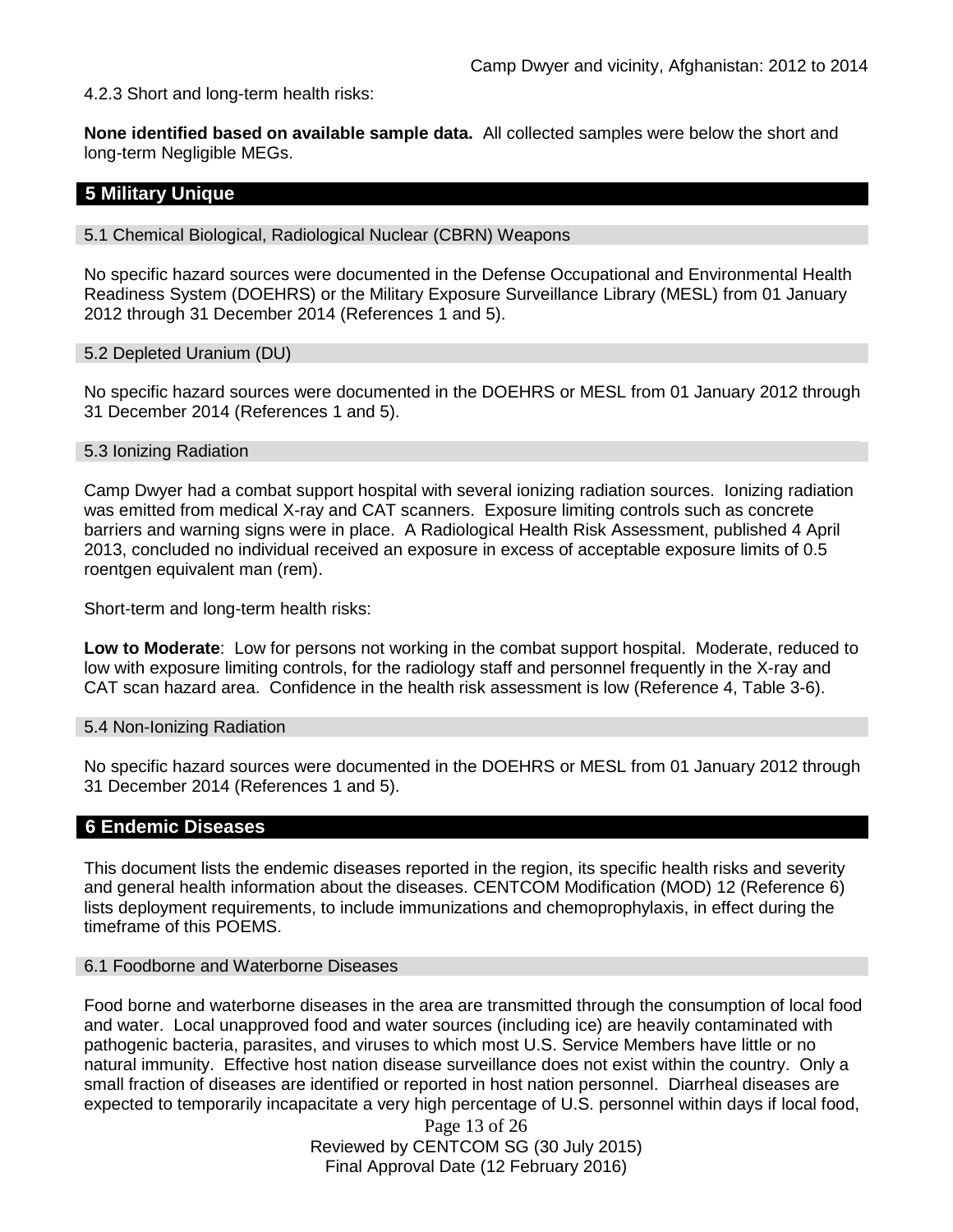water, or ice is consumed. Hepatitis A and typhoid fever infections typically cause prolonged illness in a smaller percentage of unvaccinated personnel. Vaccinations are required for DoD personnel and contractors. In addition, although not specifically assessed in this document, significant outbreaks of viral gastroenteritis (e.g., norovirus) and food poisoning (e.g., *Bacillus cereus*, *Clostridium perfringens*, *Staphylococcus*) may occur. Key disease risks are summarized below:

Mitigation strategies were in place and included consuming food and water from approved sources, vaccinations (when available), frequent hand washing and general sanitation practices.

### 6.1.1 Diarrheal diseases (bacteriological)

**High, mitigated to Low**: Diarrheal diseases are expected to temporarily incapacitate a very high percentage of personnel (potentially over 50% per month) within days if local food, water, or ice is consumed. Field conditions (including lack of hand washing and primitive sanitation) may facilitate person-to-person spread and epidemics. Typically mild disease treated in outpatient setting; recovery and return to duty in less than 72 hours with appropriate therapy. A small proportion of infections may require greater than 72 hours limited duty, or hospitalization.

# 6.1.2 Hepatitis A, typhoid/paratyphoid fever, and diarrhea-protozoal

**High, mitigated to Low**: Unmitigated health risk to U.S. personnel is high year round for hepatitis A and typhoid/paratyphoid fever, and Moderate for diarrhea-protozoal. Mitigation was in place to reduce the risks to low. Hepatitis A, typhoid/paratyphoid fever, and diarrhea-protozoal disease may cause prolonged illness in a small percentage of personnel (less than 1% per month). Although much rarer, other potential diseases in this area that are also considered a Moderate risk include: hepatitis E, diarrhea-cholera, and brucellosis.

### 6.1.3 Polio

**Low**: Potential health risk to U.S. personnel is Low. Despite a concerted global eradication campaign, poliovirus continues to affect children and adults in Afghanistan, Pakistan and some African countries. Polio is a highly infectious disease that invades the nervous system. The virus is transmitted by person-to-person, typically by hands, food or water contaminated with fecal matter or through direct contact with the infected person's saliva. An infected person may spread the virus to others immediately before and about 1 to 2 weeks after symptoms appear. The virus can live in an infected person's feces for many weeks. About 90% of people infected have no symptoms, and about 1% have a very severe illness leading to muscle weakness, difficulty breathing, paralysis, and sometimes death. People who do not have symptoms can still pass the virus to others and make them sick.

### 6.1.4 Short-term Health Risks:

**Low**: The overall unmitigated short-term risk associated with food borne and waterborne diseases are considered High (bacterial diarrhea, hepatitis A, typhoid/paratyphoid fever) to Moderate (diarrheacholera, diarrhea-protozoal, brucellosis, hepatitis E,) to Low (polio) if local food or water is consumed. Preventive Medicine measures reduced the risk to Low. Confidence in the health risk estimate is high.

6.1.5 Long-term Health Risks:

### **None identified based on available data.**

6.2 Arthropod Vector-Borne Diseases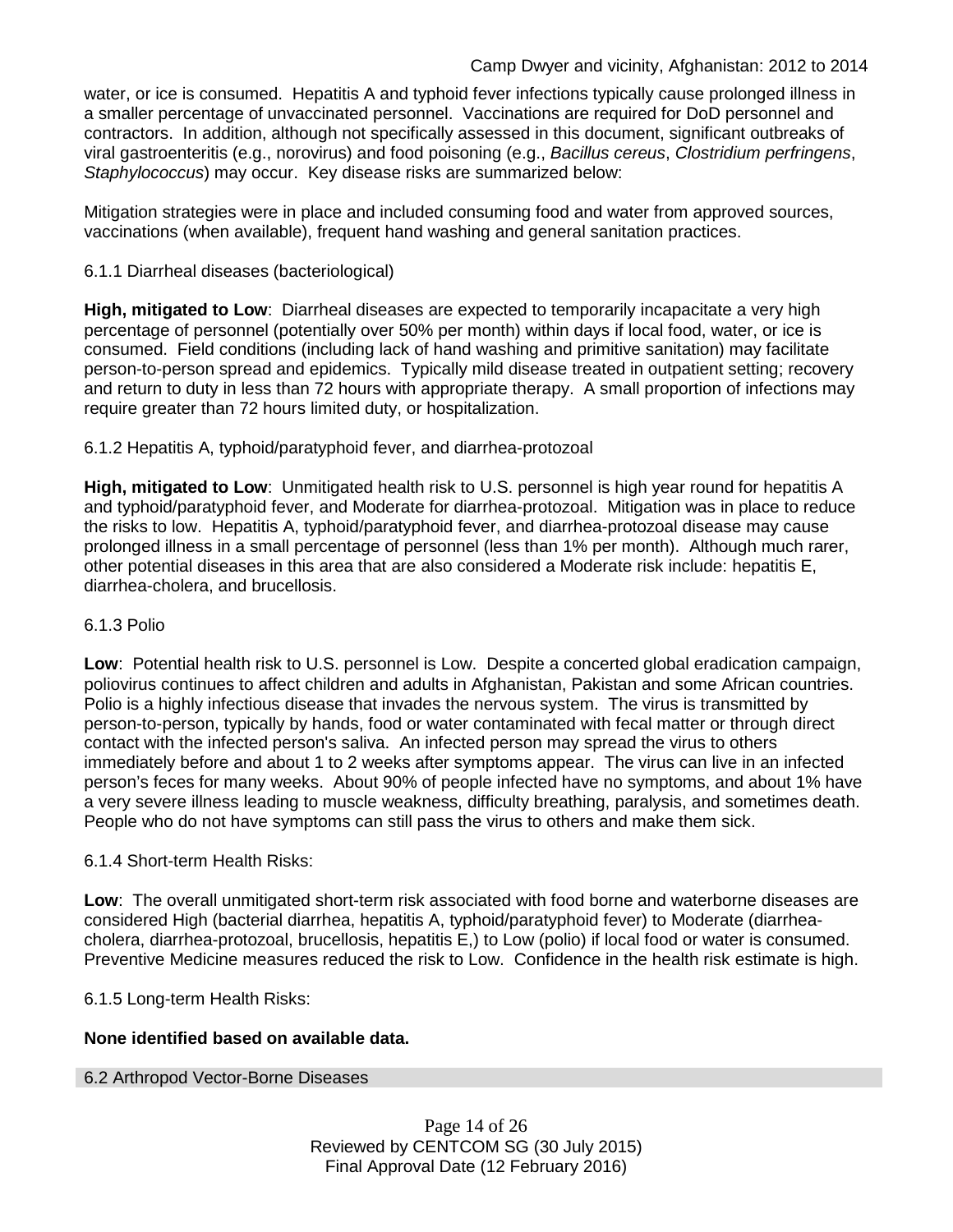During the warmer months, the climate and ecological habitat support populations of arthropod vectors, including mosquitoes, ticks, mites, and sandflies. Significant disease transmission is sustained countrywide, including urban areas. Malaria, the major vector-borne health risk in Afghanistan, is capable of debilitating a high percentage of personnel for up to a week or more. Mitigation strategies were in place and included proper wear of treated uniforms, application of repellent to exposed skin, and use of bed nets and chemoprophylaxis (when applicable). Additional methods included the use of pesticides, reduction of pest/breeding habitats, and engineering controls.

### 6.2.1 Malaria

**High, mitigated to Low:** Potential unmitigated risk to U.S. personnel is High during warmer months (typically April through November) but reduced to low with mitigation measures. Malaria incidents are often associated with the presence of agriculture activity, including irrigation systems and standing water, which provide breeding habitats for vectors. A small number of cases may occur among personnel exposed to mosquito (Anopheles spp.) bites. Malaria incidents may cause debilitating febrile illness typically requiring 1 to 7 days of inpatient care, followed by return to duty. Severe cases may require intensive care or prolonged convalescence.

### 6.2.2 Leishmaniasis

**Moderate, mitigated to Low**: The disease risk is Moderate during the warmer months when sandflies are most prevalent, but reduced to low with mitigation measures. Leishmaniasis is transmitted by sand flies. There are two forms of the disease; cutaneous (acute form) and visceral (a more latent form of the disease). The leishmaniasis parasites may survive for years in infected individuals and this infection may go unrecognized by physicians in the U.S. when infections become symptomatic years later. Cutaneous infection is unlikely to be debilitating, though lesions may be disfiguring. Visceral leishmaniasis disease can cause severe febrile illness which typically requires hospitalization with convalescence over 7 days.

### 6.2.3 Crimean-Congo hemorrhagic fever

**Moderate, mitigated to Low**: Unmitigated risk is moderate, but reduced to low with mitigation measures. Crimean-Congo hemorrhagic fever occurs in rare cases (less than 0.1% per month attack rate in indigenous personnel) and is transmitted by tick bites or occupational contact with blood or secretions from infected animals. The disease typically requires intensive care with fatality rates from 5% to 50%.

### 6.2.4 Sandfly fever

**Moderate, mitigated to Low**: Sandfly fever has a Moderate risk with potential disease rates from 1% to 10% per month under worst case conditions. Mitigation measures reduced the risk to low. The disease is transmitted by sandflies and occurs more commonly in children though adults are still at risk. Sandfly fever disease typically resulted in debilitating febrile illness requiring 1 to 7 days of supportive care followed by return to duty.

### 6.2.5 Plague

**Low:** Potential health risk to U.S. personnel is Low year round. Bubonic plague typically occurred as sporadic cases among people who come in contact with wild rodents and their fleas during work, hunting, or camping activities. Outbreaks of human plague are rare and typically occur in crowded urban settings associated with large increases in infected commensal rats (Rattus rattus) and their flea populations. Some untreated cases of bubonic plague may develop into secondary pneumonic plague.

> Page 15 of 26 Reviewed by CENTCOM SG (30 July 2015) Final Approval Date (12 February 2016)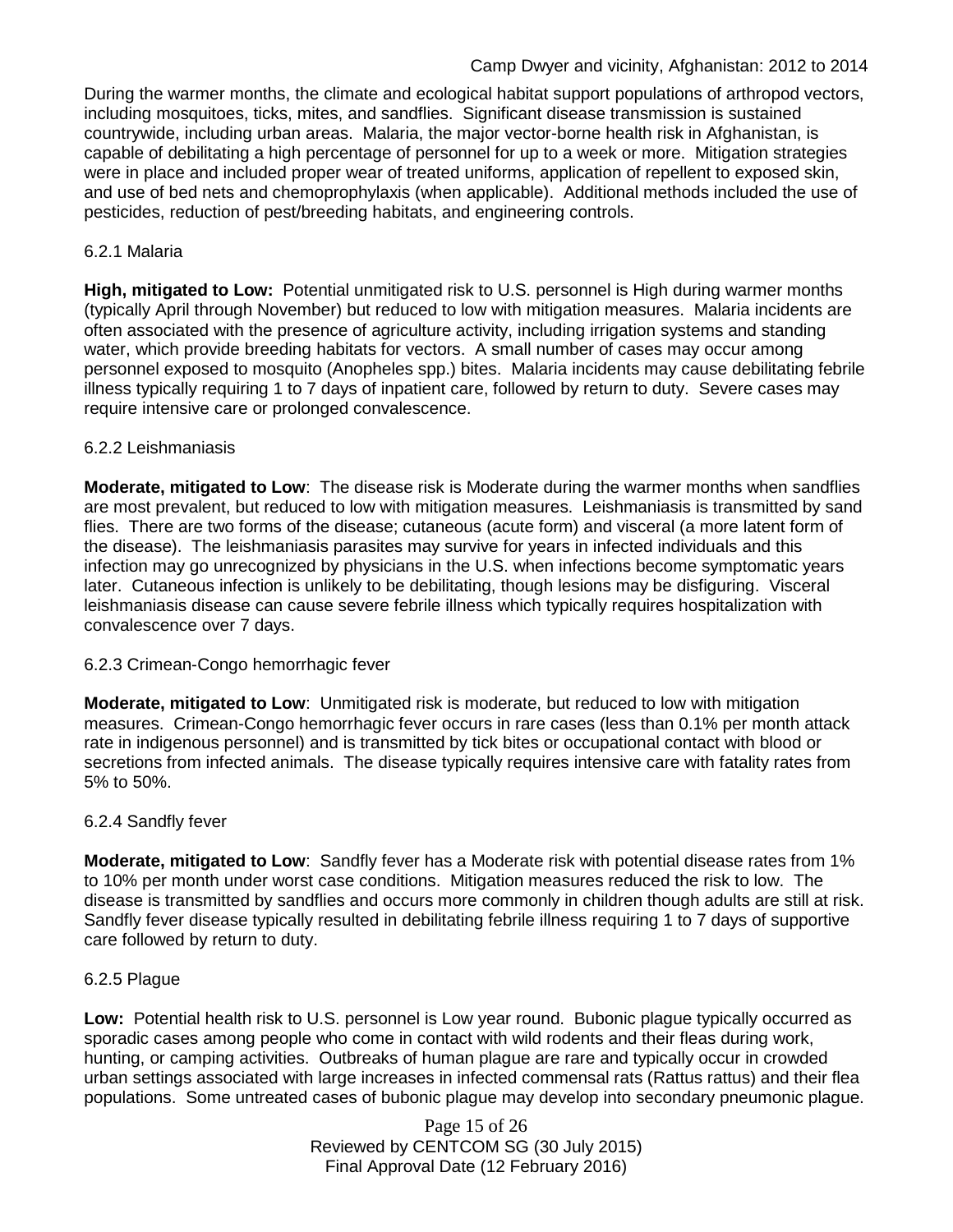Respiratory transmission of pneumonic plague is rare but has the potential to cause significant outbreaks. Close contact is usually required for transmission. In situations where respiratory transmission of plague is suspected, weaponized agent must be considered. Extremely rare cases (less than 0.01% per month attack rate) could occur. Incidence could result in potentially severe illness which may require more than 7 days of hospitalization and convalescence.

### 6.2.6 Typhus-miteborne (scrub typhus**)**

**Moderate, mitigated to Low:** Potential health risk to U.S. personnel is Moderate during warmer months (typically March through November) when vector activity is highest. Mitigation measures reduced the risk to low. Mite-borne typhus is a significant cause of febrile illness in local populations with rural exposures in areas where the disease is endemic. Large outbreaks have occurred when non-indigenous personnel such as military forces enter areas with established local transmission. The disease is transmitted by the larval stage of trombiculid mites (chiggers), which are typically found in areas of grassy or scrubby vegetation, often in areas which have undergone clearing and regrowth. Habitats may include sandy beaches, mountain deserts, cultivated rice fields, and rain forests. Although data are insufficient to assess potential disease rates, attack rates can be very high (over 50%) in groups of personnel exposed to heavily infected "mite islands" in focal areas. The disease can cause debilitating febrile illness typically requiring 1 to 7 days of inpatient care, followed by return to duty.

### 6.2.7 West Nile fever

**Low**: West Nile fever is present. The disease is maintained by the bird population and transmitted to humans via mosquito vector. Typically, infections in young, healthy adults were asymptomatic although fever, headache, tiredness, body aches (occasionally with a skin rash on trunk of body), and swollen lymph glands can occurred. This disease is associated with a low risk estimate.

### 6.2.8 Short -term health risks:

**Low:** The unmitigated health risk estimate is High for malaria (infection rate of less than 1% per month), Moderate for leishmaniasis-cutaneous (acute), Crimean-Congo hemorrhagic fever, sandfly fever, typhus-miteborne; and Low for, the plague and West Nile fever. Health risk is reduced to low by proper wear of the uniform, application of repellent to exposed skin, and appropriate chemoprophylaxis. Confidence in health risk estimate was high.

### 6.2.9 Long-term health risks:

**Low:** The unmitigated risk is moderate for leishmaniasis-visceral (chronic). Risk is reduced to Low by proper wear of the uniform and application of repellent to exposed skin. Confidence in the risk estimate is high.

### 6.3 Water Contact Diseases

Operations or activities that involve extensive water contact may result in personnel being temporarily debilitated with leptospirosis in some locations. Leptospirosis health risk typically increases during flooding. In addition, although not specifically assessed in this document, bodies of surface water are likely to be contaminated with human and animal waste. Activities such as wading or swimming may result in exposures to enteric diseases such as diarrhea and hepatitis via incidental ingestion of water. Prolonged water contact also may lead to the development of a variety of potentially debilitating skin conditions such as bacterial or fungal dermatitis. Mitigation strategies were in place and included

> Page 16 of 26 Reviewed by CENTCOM SG (30 July 2015) Final Approval Date (12 February 2016)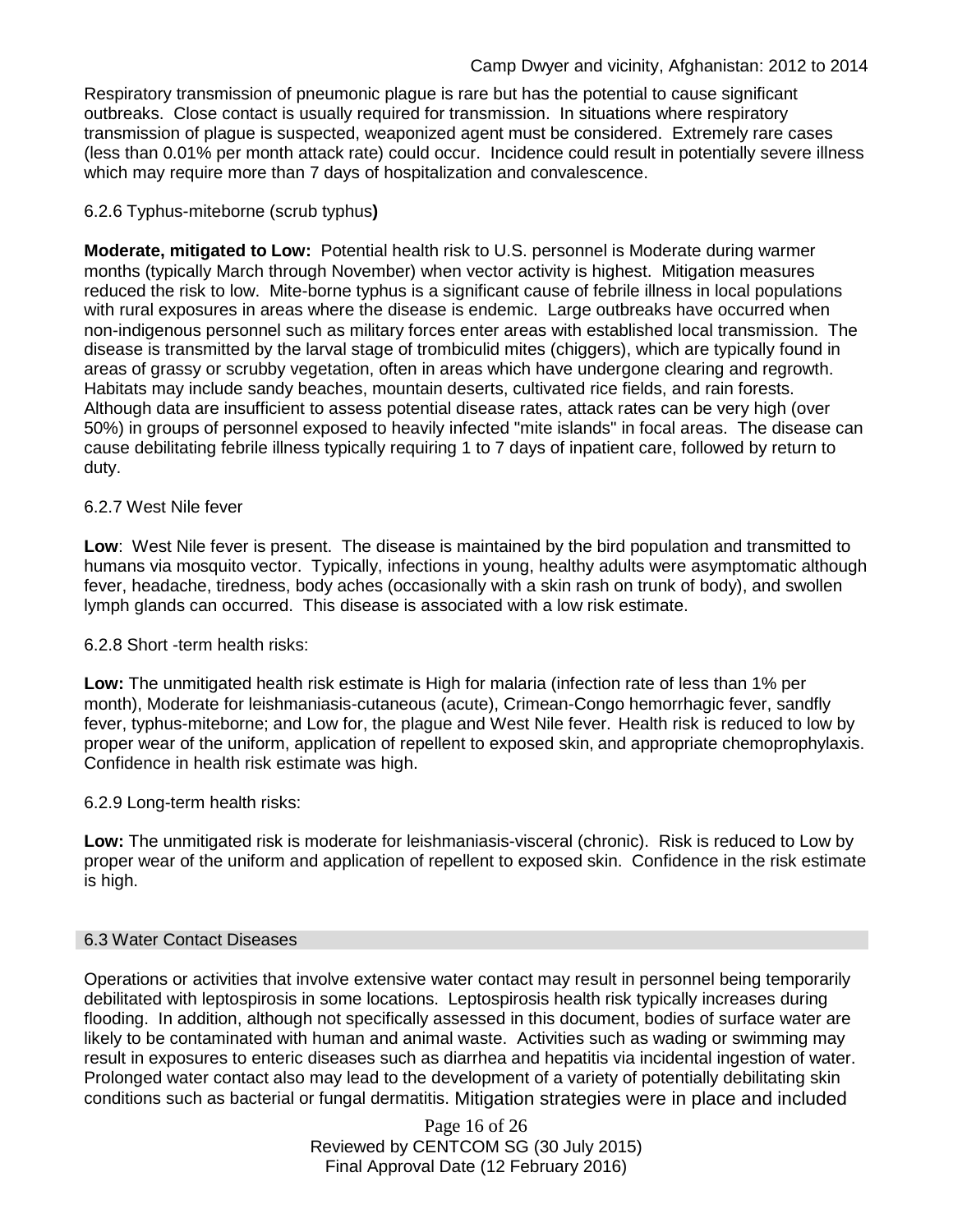avoiding water contact and recreational water activities, proper wear of uniform (especially footwear), and protective coverings for cuts/abraded skin.

### 6.3.1 Leptospirosis

**Moderate, mitigated to Low**: Human infections occur seasonally (typically April through November) through exposure to water or soil contaminated by infected animals and is associated with wading, and swimming in contaminated, untreated open water. The occurrence of flooding after heavy rainfall facilitates the spread of the organism because as water saturates the environment *Leptospira* present in the soil passes directly into surface waters. *Leptospira* can enter the body through cut or abraded skin, mucous membranes, and conjunctivae. Infection may also occur from ingestion of contaminated water. The acute, generalized illness associated with infection may mimic other tropical diseases (for example, dengue fever, malaria, and typhus), and common symptoms include fever, chills, myalgia, nausea, diarrhea, cough, and conjunctival suffusion. Manifestations of severe disease can include jaundice, renal failure, hemorrhage, pneumonitis, and hemodynamic collapse. Recreational activities involving extensive water contact may result in personnel being temporarily debilitated with leptospirosis. Incidence could result in debilitating febrile illness typically requiring 1 to 7 days of inpatient care, followed by return to duty; some cases may require prolonged convalescence. This disease is associated with a Moderate health risk estimate.

#### 6.3.2 Short-term health risks:

**Low:** Unmitigated Health risk of leptospirosis is Moderate during warmer months. Mitigation measures reduce the risk to Low. Confidence in the health risk estimate is high.

6.3.3 Long-term health risks:

### **None identified based on available data.**

#### 6.4 Respiratory Diseases

Although not specifically assessed in this document, deployed U.S. forces may be exposed to a wide variety of common respiratory infections in the local population. These include influenza, pertussis, viral upper respiratory infections, viral and bacterial pneumonia, and others. The U.S. military populations living in close-quarter conditions are at risk for substantial person-to-person spread of respiratory pathogens. Influenza is of particular concern because of its ability to debilitate large numbers of unvaccinated personnel for several days. Mitigation strategies were in place and included routine medical screenings, vaccination, enforcing minimum space allocation in housing units, implementing head-to-toe sleeping in crowded housing units, implementation of proper personal protective equipment (PPE) when necessary for healthcare providers and detention facility personnel.

### 6.4.1 Tuberculosis (TB)

**Moderate, mitigated to Low:** Potential health risk to U.S. personnel is Moderate, mitigated to Low, year round. Transmission typically requires close and prolonged contact with an active case of pulmonary or laryngeal TB, although it also can occur with more incidental contact. The Army Surgeon General has defined increased risk in deployed Soldiers as indoor exposure to locals or third country nationals of greater than one hour per week in a highly endemic active TB region. Additional mitigation included active case isolation in negative pressure rooms, where available.

> Page 17 of 26 Reviewed by CENTCOM SG (30 July 2015) Final Approval Date (12 February 2016)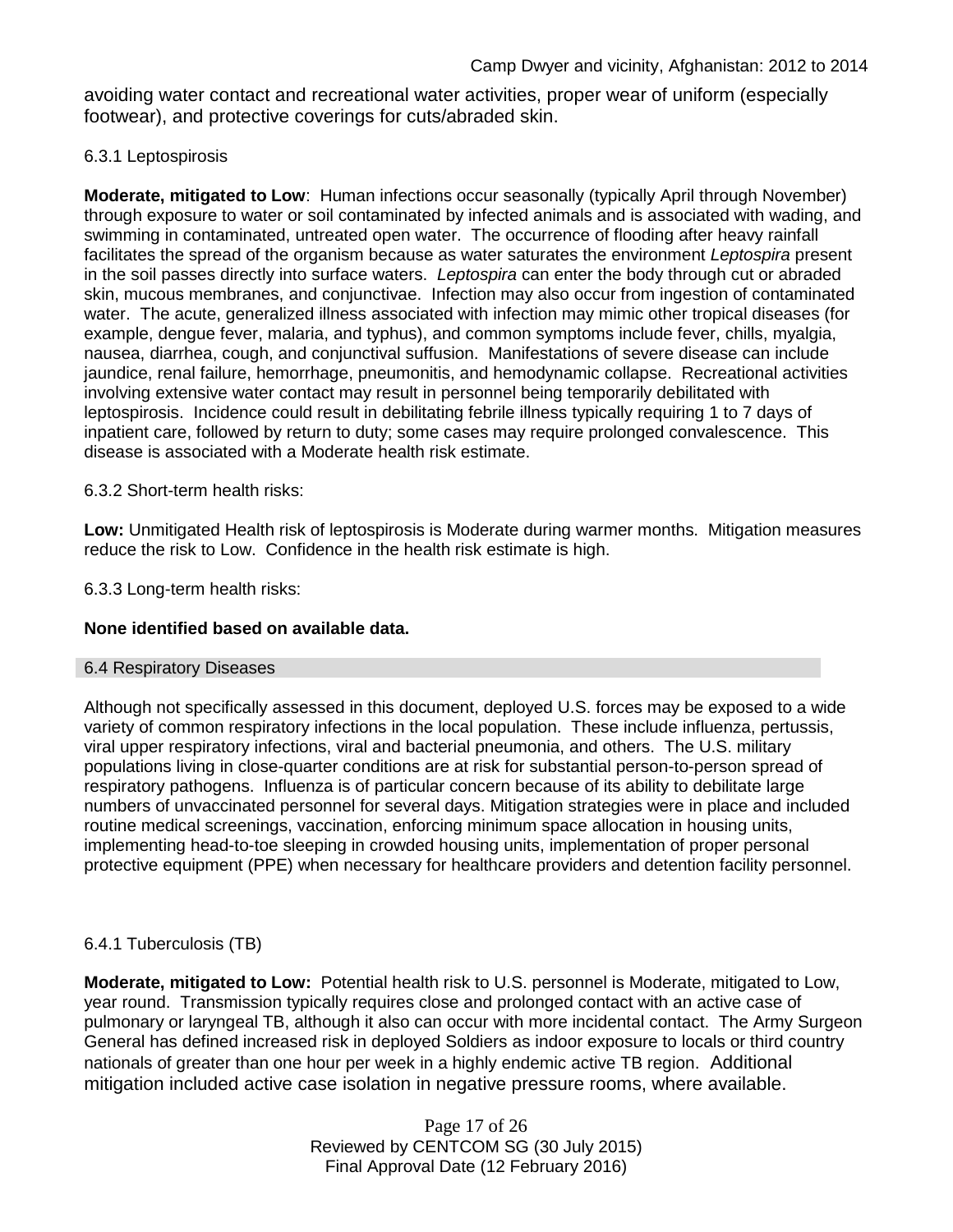### 6.4.2 Meningococcal meningitis

**Low:** Meningococcal meningitis poses a Low risk and is transmitted from person to person through droplets of respiratory or throat secretions. Close and prolonged contact facilitates the spread of this disease. Meningococcal meningitis is potentially a very severe disease typically requiring intensive care; fatalities may occur in 5-15% of cases.

#### 6.4.3 Short-term health risks:

**Low:** Moderate (TB) to Low (for meningococcal meningitis). Overall risk was reduced to Low with mitigation measures. Confidence in the health risk estimate is high.

#### 6.4.4 Long-term health risks:

**None identified based on available data.** Tuberculosis is evaluated as part of the post deployment health assessment (PDHA). A TB skin test is required post-deployment if potentially exposed and is based upon individual service policies.

#### 6.5 Animal-Contact Diseases

#### 6.5.1 Rabies

**Moderate, mitigated to Low:** Rabies posed a year-round moderate risk. Occurrence in local animals was well above U.S. levels due to the lack of organized control programs. Dogs are the primary reservoir of rabies in Afghanistan, and a frequent source of human exposure. Rabies is transmitted by exposure to the virus-laden saliva of an infected animal, typically through bites, but could occur from scratches contaminated with the saliva. A U.S. Army Soldier deployed to Afghanistan from May 2010 to May 2011 died of rabies in New York on 31 August 2011 (Reference 7). Laboratory results indicated the Soldier was infected from contact with a dog while deployed. Although the vast majority (>99%) of persons who develop rabies disease will do so within a year after a risk exposure, there have been rare reports of individuals presenting with rabies disease up to six years or more after their last known risk exposure. Mitigation strategies included command emphasis of CENTCOM GO 1B, reduction of animal habitats, active pest management programs, and timely treatment of feral animal scratches/bites.

#### 6.5.2 Anthrax

**Low:** Anthrax cases are rare in indigenous personnel, and pose a Low risk to U.S. personnel. Anthrax is a naturally occurring infection; cutaneous anthrax is transmitted by direct contact with infected animals or carcasses, including hides. Eating undercooked infected meat may result in contracting gastrointestinal anthrax. Pulmonary anthrax is contracted through inhalation of spores and is extremely rare. Mitigation measures included consuming approved food sources, proper food preparation and cooking temperatures, avoidance of animals and farms, dust abatement when working in these areas, vaccinations, and proper PPE for personnel working with animals.

#### 6.5.3 Q-Fever

**Moderate, mitigated to Low:** Potential health risk to U.S. personnel is Moderate, but mitigated to Low, year round. Rare cases are possible among personnel exposed to aerosols from infected animals, with clusters of cases possible in some situations. Significant outbreaks (affecting 1-50%) can occur in personnel with heavy exposure to barnyards or other areas where animals are kept. Unpasteurized milk may also transmit infection. The primary route of exposure is respiratory, with an

> Page 18 of 26 Reviewed by CENTCOM SG (30 July 2015) Final Approval Date (12 February 2016)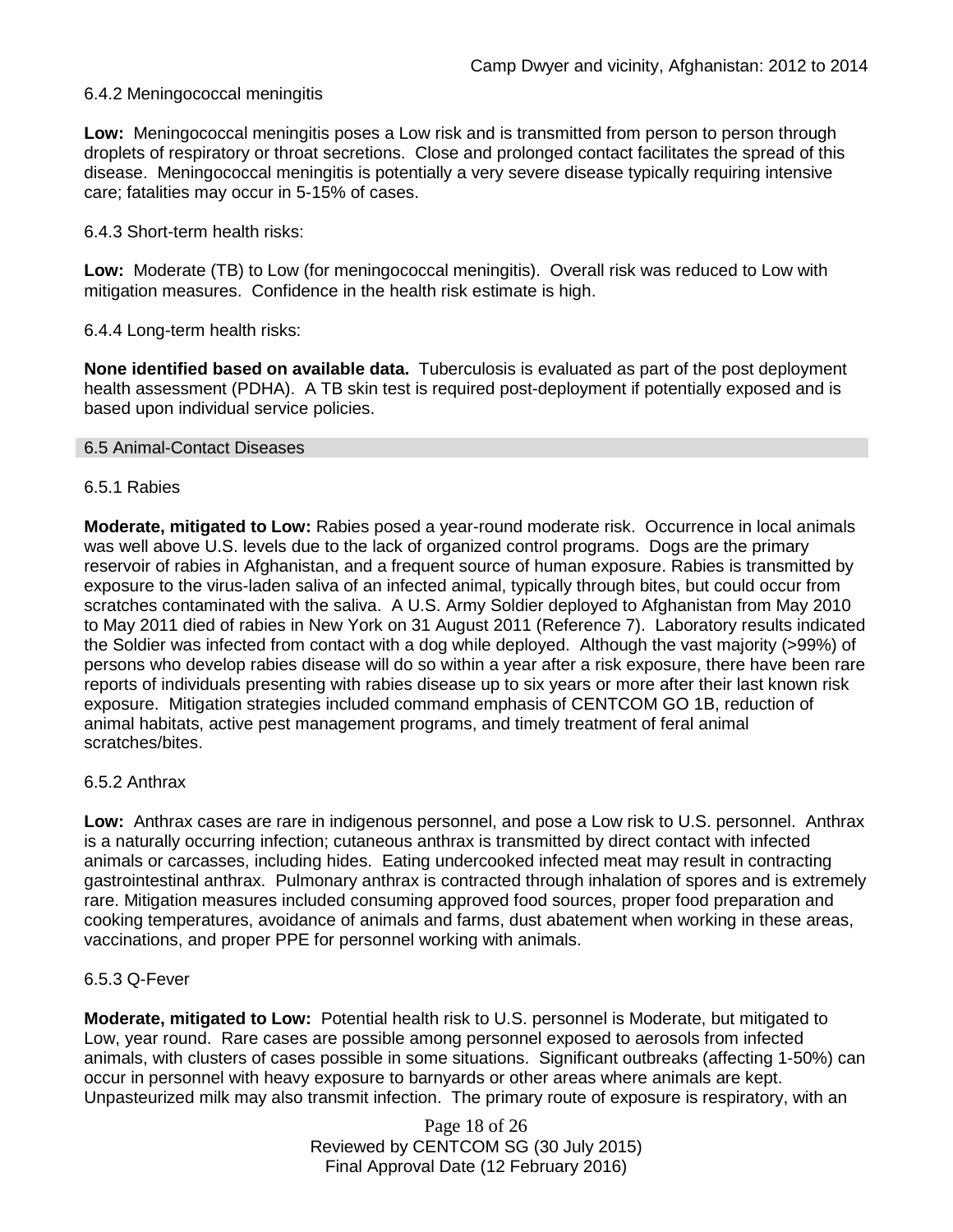infectious dose as low as a single organism. Incidence could result in debilitating febrile illness, sometimes presenting as pneumonia, typically requiring 1 to 7 days of inpatient care followed by return to duty. Mitigation strategies in place as listed in paragraph 6.5.2 except for vaccinations.

### 6.5.4 H5N1 avian influenza

**Low:** Potential health risk to U.S. personnel is Low. Although H5N1 avian influenza (AI) is easily transmitted among birds, bird-to-human transmission is extremely inefficient. Human-to-human transmission appears to be exceedingly rare, even with relatively close contact. Extremely rare cases (less than 0.01% per month attack rate) could occur. Incidence could result in very severe illness with fatality rate higher than 50 percent in symptomatic cases. Mitigation strategies included avoidance of birds/poultry and proper cooking temperatures for poultry products.

### 6.5.5 Short-term health risks:

**Low:** The short-term unmitigated risk is Moderate for rabies, and Q-fever, to Low for anthrax, and H5N1 avian influenza. Mitigation measures reduced the overall risk to Low.Confidence in risk estimate is high.

### 6.5.6 Long-term health risks:

**Low:** A Low long term risk exists for rabies because, in rare cases, the incubation period for rabies can be several years.

#### **7 Venomous Animal/Insect**

All information was taken directly from the Armed Forces Pest Management Board (Reference 8) and the Clinical Toxinology Resources web site from the University of Adelaide, Australia (Reference 9). The species listed below have home ranges that overlap the location of Camp Dwyer and vicinity, and may present a health risk if they are encountered by personnel. See Section 9 for more information about pesticides and pest control measures.

### 7.1 Spiders

• *Latrodectus dahlia* (widow spider): Severe envenoming possible, potentially lethal. However, venom effects are mostly minor and even significant envenoming is unlikely to be lethal.

### 7.2 Scorpions

• *Androctonus amoreuxi* and *Androctonus baluchicus*: Severe envenoming possible, potentially lethal. Severe envenoming may produce direct or indirect cardio toxicity, with cardiac arrhythmias, cardiac failure. Hypovolaemic hypotension possible in severe cases due to fluid loss through vomiting and sweating.

• *Mesobuthus caucasicus, Mesobuthus eupeus, Mesobuthus macmahoni, Orthochirus bicolor, Orthochirus danielleae*, *Orthochirus erardi*, *Orthochirus pallidus, Orthochirus scrobiculosus,* and *Sassanidotus gracilis*: There are a number of dangerous Buthid scorpions, but there are also some known to cause minimal effects only. Without clinical data it is unclear where these species fit within that spectrum.

• *Hottentotta alticola*, and *Hottentotta saulcyi*: Moderate envenoming possible but unlikely to

Page 19 of 26 Reviewed by CENTCOM SG (30 July 2015) Final Approval Date (12 February 2016)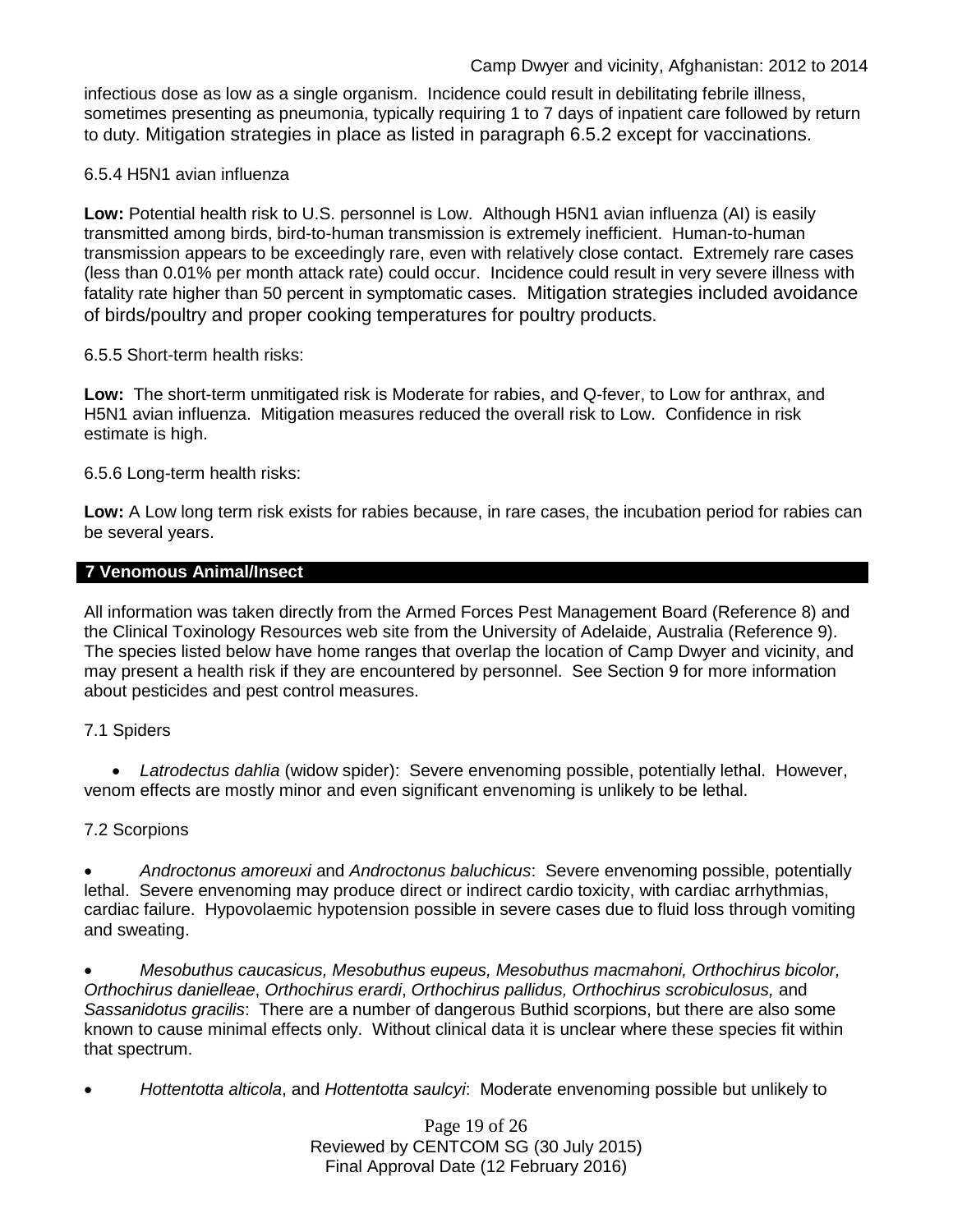prove lethal. Stings by these scorpions are likely to cause only short lived local effects, such as pain, without systemic effects.

# 7.3 Snakes

• *Echis multisquamatus* (central Asian saw-scaled viper) and *Echis sochureki* (Sochurek's sawscaled viper): Severe envenoming possible, potentially lethal. Bites may cause moderate to severe coagulopathy and haemorrhagins causing extensive bleeding.

• *Hemorrhis ravergieri* (mountain racer) and *Psammophis lineolatus* (Teer snake): Unlikely to cause significant envenoming. Bites require symptomatic treatment only.

• *Platyceps rhodorachis* (Jan's desert racer): Mild envenoming only, not likely to prove lethal. Requires symptomatic treatment only.

7.4 Short-term health risk:

**Low:** If encountered, effects of venom vary with species from mild localized swelling (e.g. widow spider) to potentially lethal effects (e.g., central Asian saw-scaled viper). See effects of venom above. Mitigation strategies included avoiding contact, proper wear of uniform (especially footwear), and timely medical treatment. Confidence in the health risk estimate is low (Reference 4, Table 3-6).

7.5 Long-term health risk:

# **None identified.**

# **8 Heat/Cold Stress**

### 8.1 Heat

Summer (June - September) monthly mean daily maximum temperatures range from 95 degrees Fahrenheit (°F) to 108 °F with an average temperature of 104 °F based on historical climatological data from the U.S. Air Force Combat Climatology Center, 14<sup>th</sup> Weather Squadron. The health risk of heat stress/injury based on temperatures alone is Low (< 78 °F) from November – March, and extremely high (≥ 88°F) from April – October. However, work intensity and clothing/equipment worn pose greater health risk of heat stress/injury than environmental factors alone (Reference 10). Managing risk of hot weather operations included monitoring work/rest periods, proper hydration, and taking individual risk factors (e.g., acclimation, weight, and physical conditioning) into consideration. Risk of heat stress/injury was reduced with preventive measures.

### 8.1.1 Short-term health risk:

**Low to High, mitigated to Low**: The risk of heat injury was reduced to low through preventive measures such as work/rest cycles, proper hydration and nutrition, and monitoring Wet Bulb Globe Temperature (WBGT). Risk of heat injury in unacclimatized or susceptible populations (older, previous history of heat injury, poor physical condition, underlying medical/health conditions), and those under operational constraints (equipment, PPE, vehicles) is High from April – October, and Low from November – March. Confidence in the health risk estimate is low (Reference 4, Table 3-6).

### 8.1.2 Long-term health risk:

**Low:** The long-term risk is Low. However, the risk may be greater for certain susceptible persons–

Page 20 of 26 Reviewed by CENTCOM SG (30 July 2015) Final Approval Date (12 February 2016)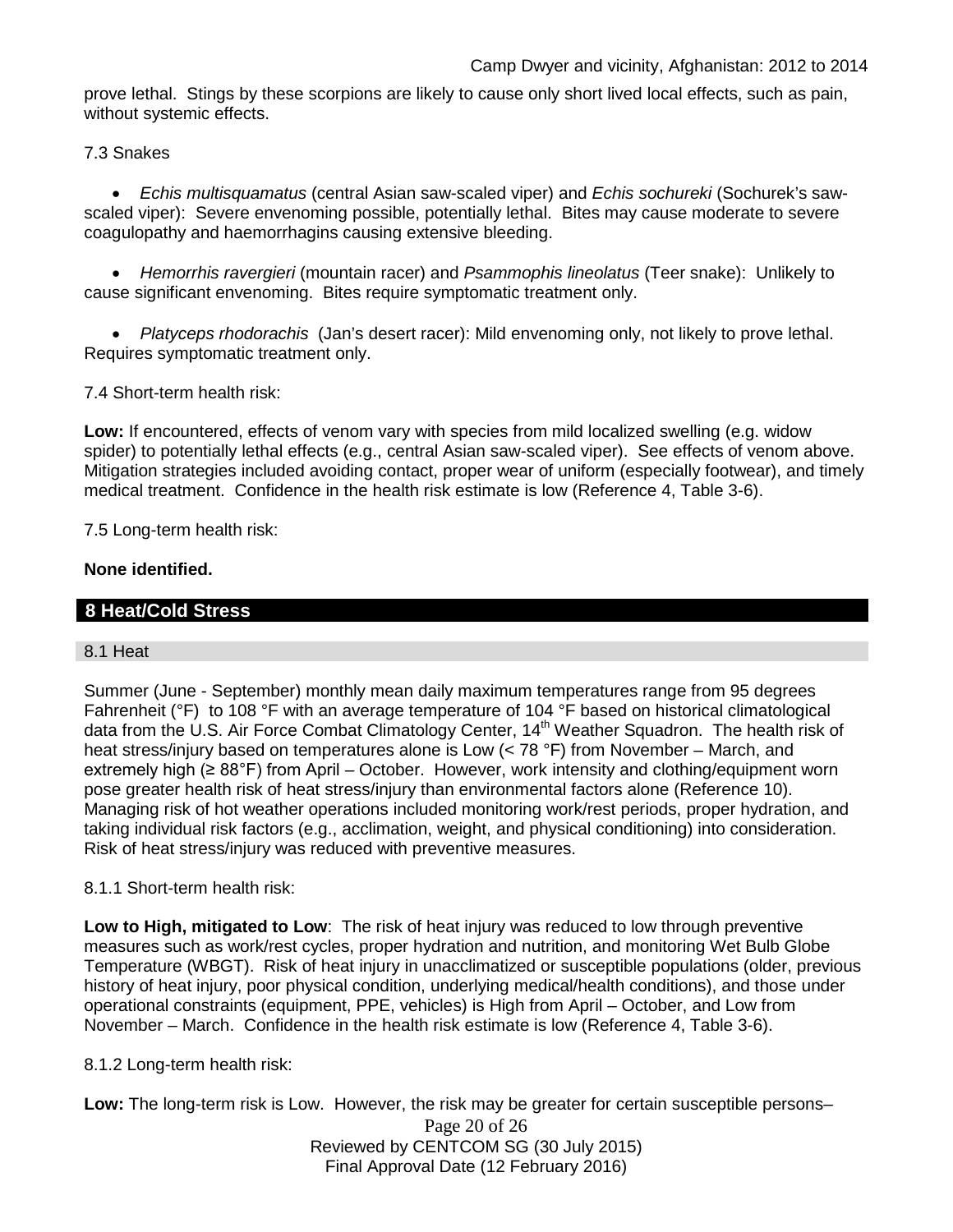those older (i.e., greater than 45 years), in lesser physical shape, or with underlying medical/health conditions. Long-term health implications from heat injuries are rare but may occur, especially from more serious injuries such as heat stroke. It is possible that high heat in conjunction with various chemical exposures may increase long-term health risks, though specific scientific evidence is not conclusive. Confidence in these risk estimates is medium (Reference 4, Table 3-6).

#### 8.2 Cold

### 8.2.1 Short-term health risks:

Winter (December - March) mean daily minimum temperatures range from 32 °F to 51 °F with an average temperature of 39 °F based on historical climatological data from the U.S. Air Force Combat Climatology Center, 14<sup>th</sup> Weather Squadron. Because even on warm days a significant drop in temperature after sunset by as much as 40 °F can occur, there is a risk of cold stress/injury from September – April. The risk assessment for Non-Freezing Cold Injuries (NFCI), such as chilblain, trench foot, and hypothermia, is Low based on historical temperature and precipitation data. Frostbite is unlikely to occur because temperatures rarely drop below freezing. However, personnel may encounter significantly lower temperatures during field operations at higher altitudes. As with heat stress/injuries, cold stress/injuries are largely dependent on operational and individual factors instead of environmental factors alone (Reference 10).

**Low:** The health risk of cold injury is Low. Confidence in the health risk estimate is medium.

8.2.2 Long-term health risk:

**Low:** The health risk of cold injury is Low. Confidence in the health risk estimate is high.

# **9 Noise**

#### 9.1 Continuous

There were several stand-alone generators located throughout Camp Dwyer generating a continuous noise exposure. Workers on or adjacent to flight lines are further exposed to significant noise levels from aircraft. Vehicles also provide a source of occupational exposure to noise. Combat support hospital clinical staffers are exposed to noise when transporting patients from helicopters. Workers are provided appropriate protective equipment when and where needed.

9.1.1 Short-term health risks:

**Low to Moderate**: Moderate risk for personnel working near major noise sources. Low risk to the majority of personnel working near major noise sources who wear proper hearing protection with a low confidence level due to limited data.

9.1.2 Long-term health risks:

**Low to High**: Moderate to High risk for personnel not wearing hearing protection (dependent on magnitude, frequency and duration of exposures). Low risk for personnel working near major noise sources who wear proper hearing protection.

> Page 21 of 26 Reviewed by CENTCOM SG (30 July 2015) Final Approval Date (12 February 2016)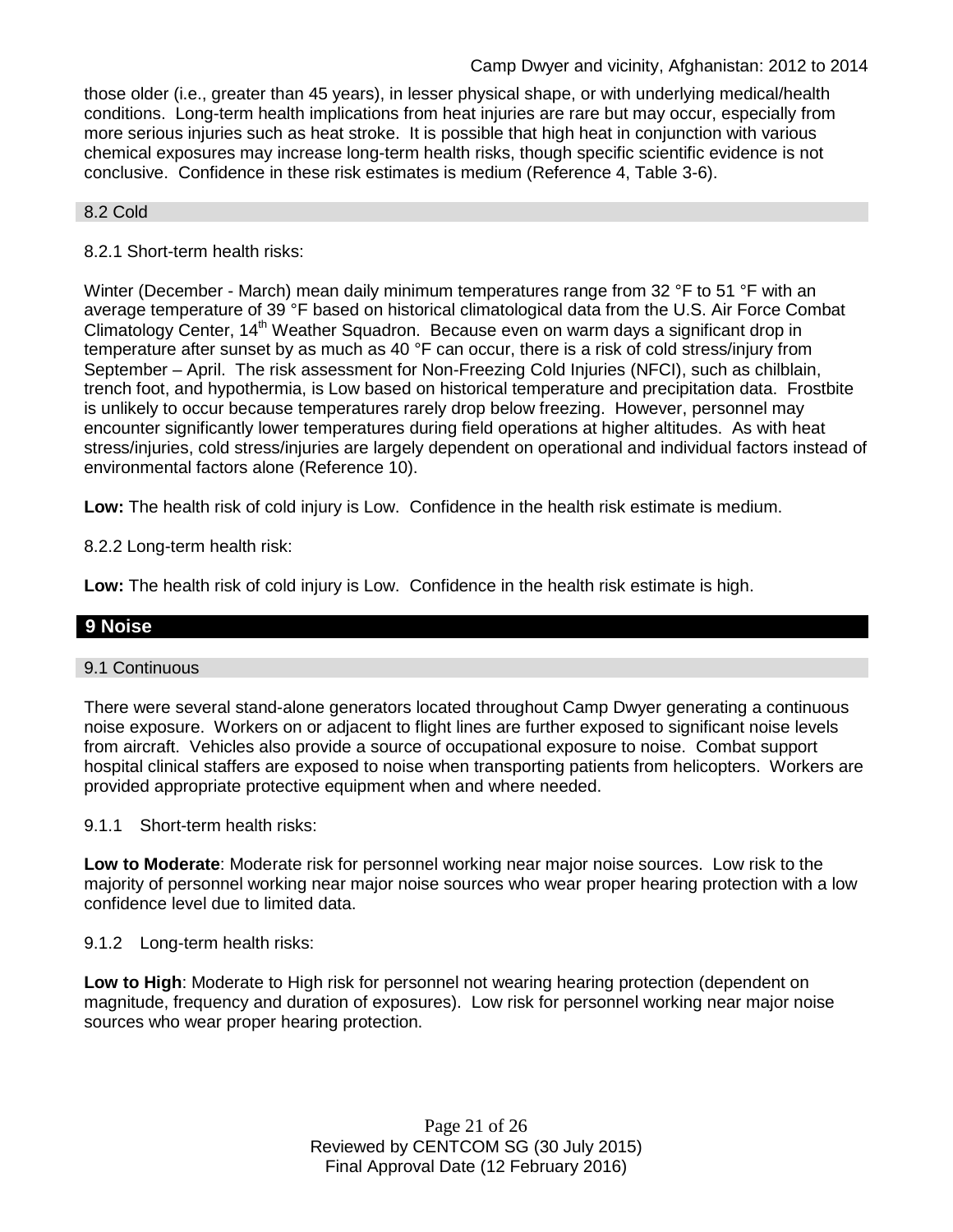#### 9.2 Impulse

No specific hazard sources were documented in the DOEHRS or MESL from 01 January 2012 through 31 December 2014.

### **10 Unique Incidents/Concerns**

#### 10.1 Potential environmental contamination sources

DoD personnel are exposed to various chemical, physical, ergonomic, and biological hazards in the course of performing their mission. These types of hazards depend on the mission of the unit and the operations and tasks which the personnel are required to perform to complete their mission. The health risk associated with these hazards depends on a number of elements including what materials are used, how long the exposure last, what is done to the material, the environment where the task or operation is performed, and what controls are used. The hazards can include exposures to heavy metal particulates (e.g., lead, cadmium, manganese, chromium, and iron oxide), solvents, fuels, oils, and gases (e.g., carbon monoxide, carbon dioxide, oxides of nitrogen, and oxides of sulfur). Most of these exposures occur when performing maintenance task such as painting, grinding, welding, engine repair, or movement through contaminated areas. Exposures to these occupational hazards can occur through inhalation (air), skin contact, or ingestion; however exposures through air are generally associated with the highest health risk.

#### 10.2 Waste Sites/Waste Disposal

There was a medical waste incinerator located at Camp Dwyer in the hazardous waste storage area. It incinerated 200 to 500 pounds of regulated medical waste a day and had a 20 foot stack.

10.2.1 Short-term and Long-term health risks

**Not evaluated**. No data to evaluate.

#### 10.3 Fuel/petroleum products/industrial chemical spills

There was a central fuel point at Camp Dwyer with JP-8 stored above ground. The central fuel farm had good secondary containment.

At the flight line, there was above ground storage of JP-8. The flight line fuel farm had good secondary containment.

At the Central Asia Development Group (CADG) concrete lot, there was diesel fuel stored above ground for use by CADG only.

10.3.1 Short-term and Long-term health risks

**Low**: Low risk with a low confidence level.

#### 10.4 Pesticides/Pest Control:

The health risk of exposure to pesticide residues is considered within the framework of typical residential exposure scenarios, based on the types of equipment, techniques, and pesticide products that have been employed, such as enclosed bait stations for rodenticides, various handheld equipment for spot treatments of insecticides and herbicides, and a number of ready-to-use (RTU) methods such

> Page 22 of 26 Reviewed by CENTCOM SG (30 July 2015) Final Approval Date (12 February 2016)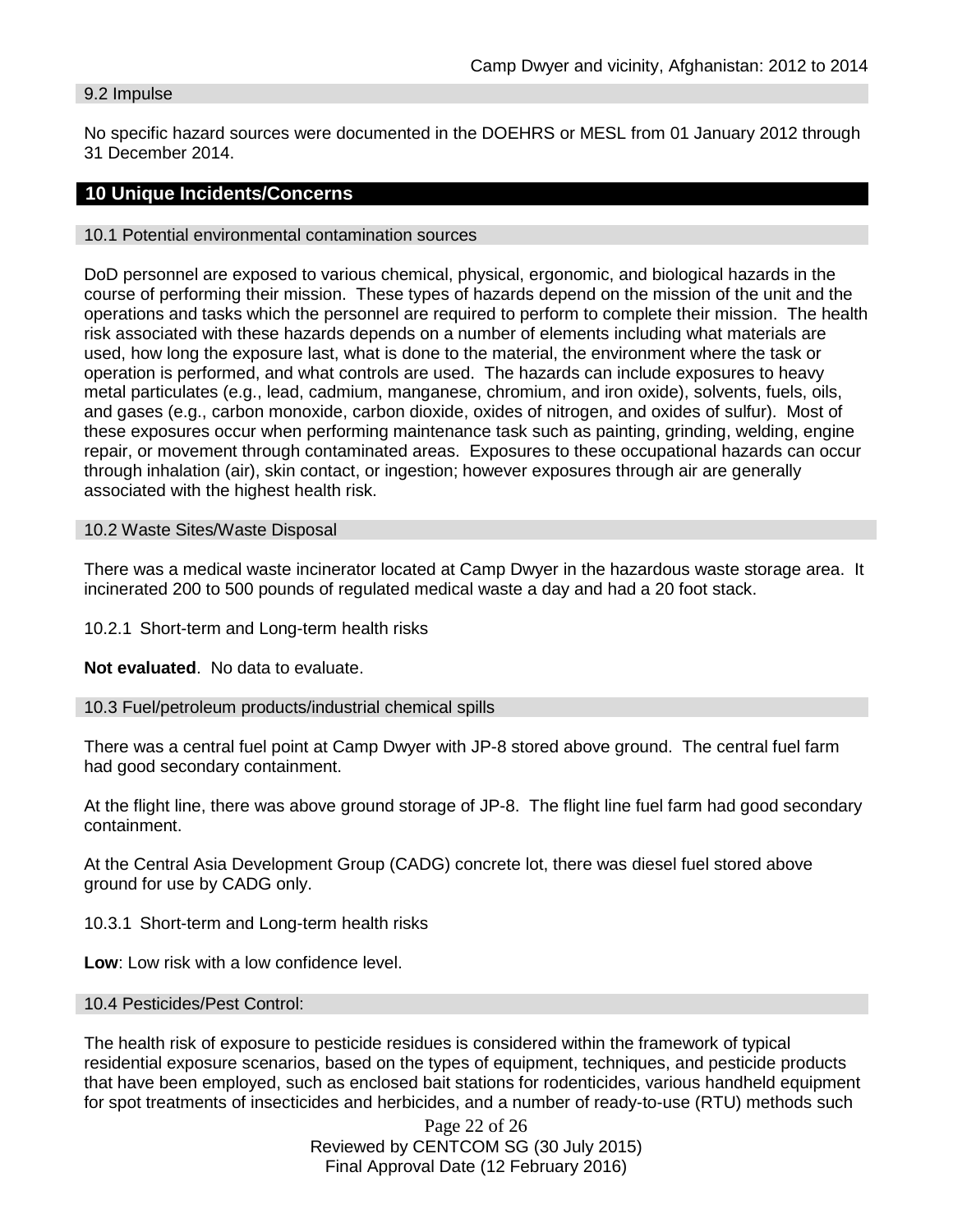as aerosol cans and baits. The control of rodents required the majority of pest management inputs, with the acutely toxic rodenticides staged as solid formulation lethal baits placed in tamper-resistant bait stations indoors and outdoors throughout cantonment areas. Nuisance insects, including biting and stinging insects such as bees, wasps, and ants, also required significant pest management inputs. Use of pesticides targeting against these pests generally involved selection of compounds with low mammalian toxicity and short-term residual using pinpoint rather than broadcast application techniques. No specific hazard sources were documented in DOEHRS or MESL data portal. A total of 90 monthly pesticide application reports in the MESL data portal for Camp Dwyer and vicinity list the usage of pesticides on the sites. For each pesticide product applied during this period, the EPA approved label has been archived, providing a framework how each pesticide handled and applied (see below).

### 10.4.1 Rodenticides

Brodifacoum, bromadiolone and warfarin were used to control rodents.

# 10.4.2 Insecticides

Insecticides used to control ants, bees, crickets, fleas, flies, lice, mosquitoes, spiders, termites, and wasps incude: imidacloprid, Z- 9- tricosene, deltamethrin, ß-cyfluthrin, hydramethylnon, cypermethrin, pyrethrins, piperonyl Butoxide, *Bacillus thuringiensis* subspecies *israelensis*, fipronil, dtrans Allethrin, phenothrin, methomyl, cypermethrin, bifenthrin and abamectin B1.

# 10.4.3 Short-term and Long-term health risks

**Low:** Long term health risk is Low. Confidence in the health risk assessment is medium (Reference 4, Table 3-6).

### 10.5 Asbestos

No specific hazard sources were documented in the DOEHRS or MESL from 01 January 2012 through 31 December 2014.

### 10.6 Lead Based Paint

No specific hazard sources were documented in the DOEHRS or MESL from 01 January 2012 through 31 December 2014.

### 10.7 Burn Pit

While there were operating burn pits on Camp Dwyer, no samples were provided for analysis. While not specific to Camp Dwyer and vicinity, the consolidated epidemiological and environmental sampling and studies on burn pits that have been conducted as of the date of this publication have been unable to determine whether an association does or does not exist between exposures to emissions from the burn pits and long-term health effects (Reference 10). The Institute of Medicine committee's (Reference 11) review of the literature and the data suggests that service in Iraq or Afghanistan (i.e., a broader consideration of air pollution than exposure only to burn pit emissions) may be associated with long-term health effects, particularly in susceptible (e.g., those who have asthma) or highly exposed subpopulations, such as those who worked at the burn pit. Such health effects would be due mainly to high ambient concentrations of PM from both natural and anthropogenic sources, including military sources. If that broader exposure to air pollution turns out to be relevant, potentially related health effects of concern are respiratory and cardiovascular effects and cancer. Susceptibility to the PM health effects could be exacerbated by other exposures, such as stress, smoking, local climatic

> Page 23 of 26 Reviewed by CENTCOM SG (30 July 2015) Final Approval Date (12 February 2016)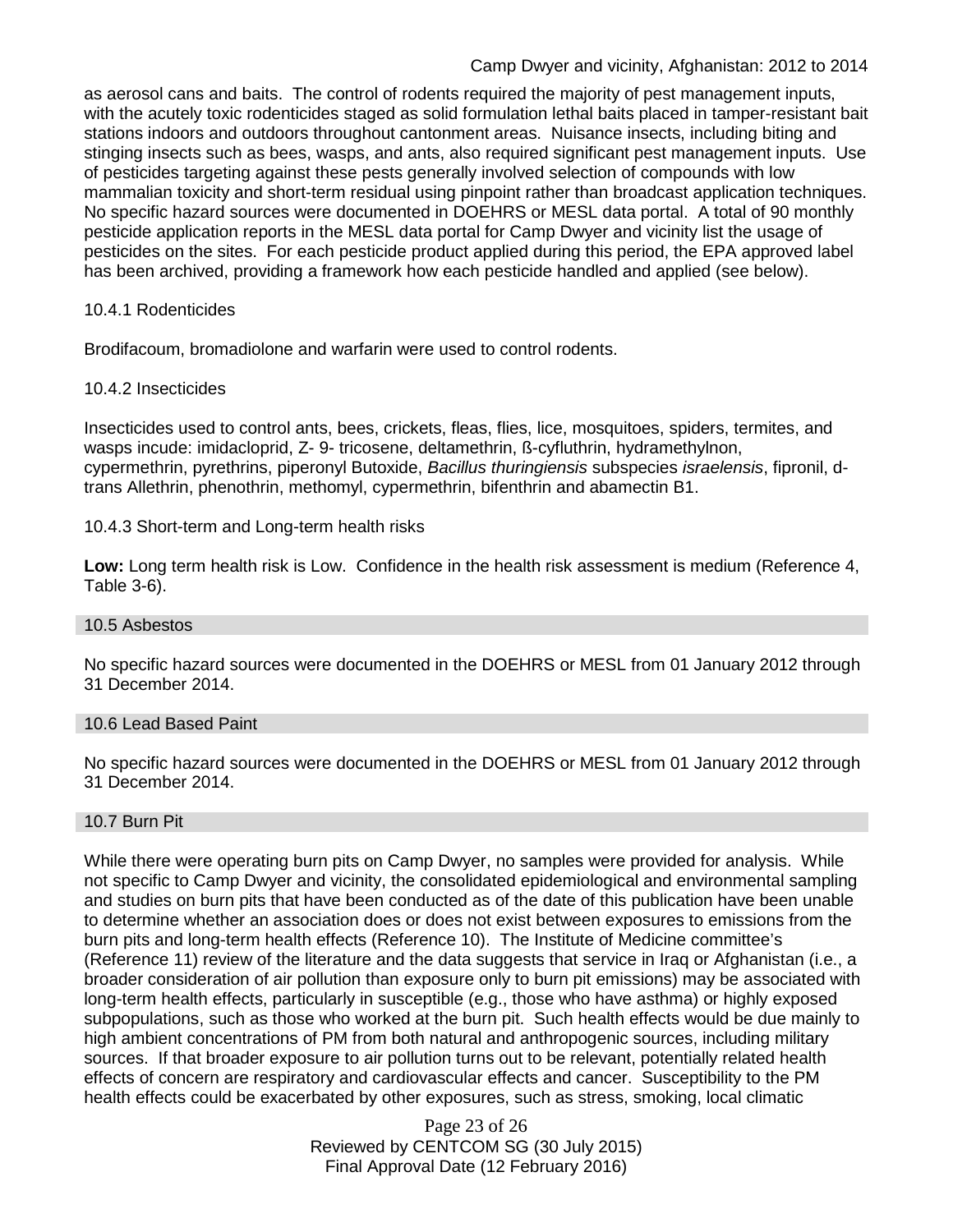#### Camp Dwyer and vicinity, Afghanistan: 2012 to 2014

conditions, and co-exposures to other chemicals that affect the same biologic or chemical processes. Individually, the chemicals measured at burn pit sites in the study were generally below concentrations of health concern for general populations in the United States. However, the possibility of exposure to mixtures of the chemicals raises the potential for health outcomes associated with cumulative exposure to combinations of the constituents of burn pit emissions and emissions from other sources.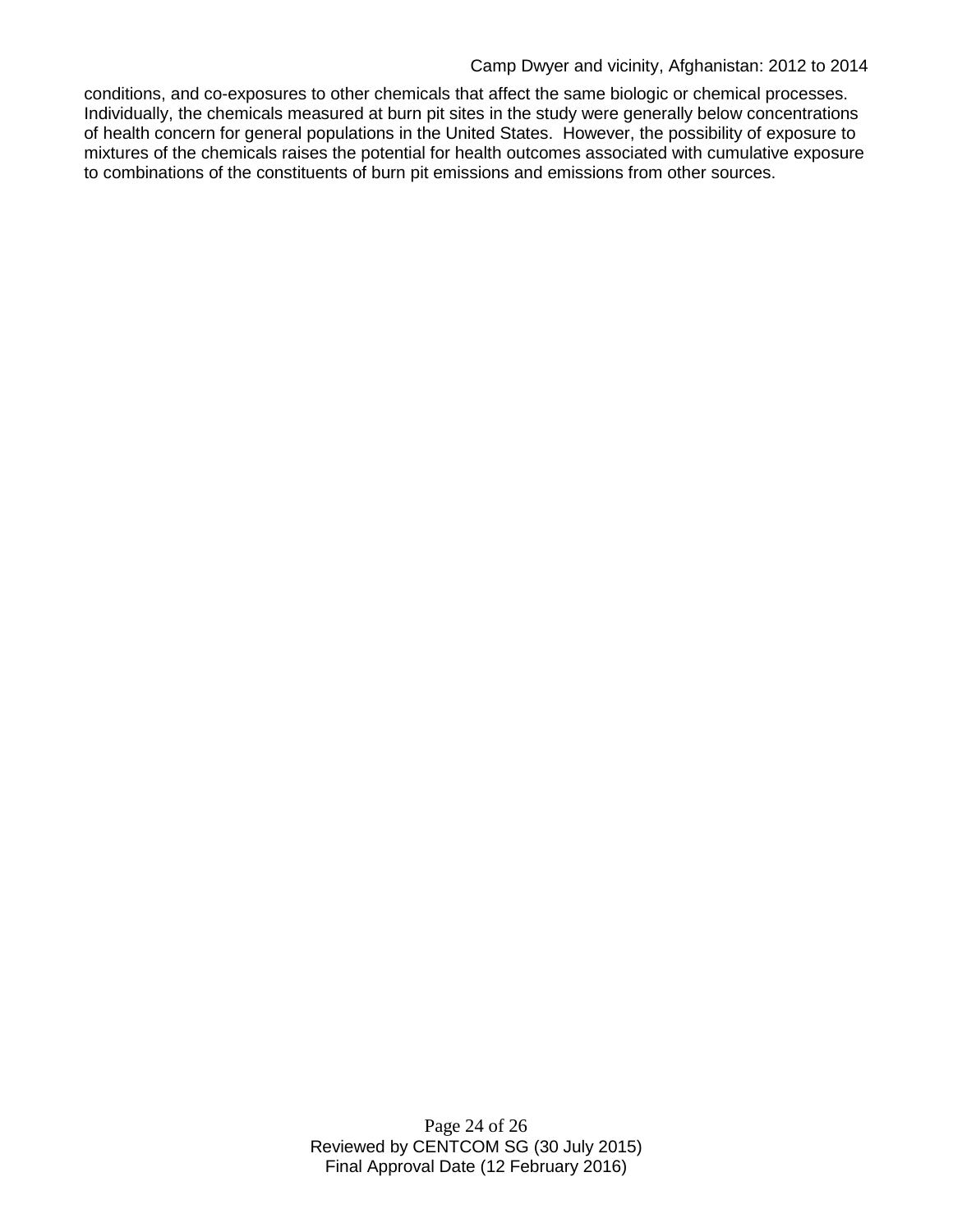### **11 References[1](#page-24-0)**

 $\overline{a}$ 

- 1. Defense Occupational and Environmental Health Readiness System (referred to as the DOEHRS-EH database) at https://doehrs-ih.csd.disa.mil/Doehrs/. Department of Defense (DoD) Instruction 6490.03, Deployment Health, 2006.
- 2. DoDI 6055.05, Occupational and Environmental Health, 2008.
- 3. Joint Staff Memorandum (MCM) 0017-12, Procedures for Deployment Health Surveillance, 2012.
- 4. USA PHC TG230, June 2013 Revision.
- 5. DoD MESL Data Portal: https://mesl.apgea.army.mil/mesl/.Some of the data and reports used may be classified or otherwise have some restricted distribution.
- 6. Modification 12 to United States Central Command Individual Protection and Individual Unit Deployment Policy, 02 December 2013.
- 7. CDC. 2012. Morbidity and Mortality Weekly Report. Imported Human Rabies in a U.S. Army Soldier. May 4, 2012. 61(17); 302-305.
- 8. Armed Forces Pest Management Board: http://www.afpmb.org/content/venomous-animalscountry#Afghanistan. U.S. Army Garrison - Forest Glen, Silver Spring, MD.
- 9. Clinical Toxinology Resources: http://www.toxinology.com/. University of Adelaide, Australia.
- 10. Goldman RF. 2001. Introduction to heat-related problems in military operations. In: Textbook of military medicine: medical aspects of harsh environments Vol. 1, Pandolf KB, and Burr RE (Eds.), Office of the Surgeon General, Department of the Army, Washington DC.
- 11. IOM (Institute of Medicine). 2011. Long-term health consequences of exposure to burn pits in Iraq and Afghanistan. Washington, DC: The National Academies Press.

Page 25 of 26 Reviewed by CENTCOM SG (30 July 2015) Final Approval Date (12 February 2016)

<span id="page-24-0"></span> $1$  NOTE. The data are currently assessed using the 2013 TG230. The general method involves an initial review of the data which eliminates all chemical substances not detected above 1-yr negligible MEGs. Those substances screened out are not considered acute or chronic health hazards so are not assessed further. For remaining substances, acute and chronic health effects are evaluated separately for air water (soil is only evaluated for long term risk). This is performed by deriving separate short-term and long term population exposure level and estimates (referred to as population exposure point concentrations (PEPC)) that are compared to MEGs derived for similar exposure durations. If less than or equal to negligible MEG the risk is Low. If levels are higher than negligible then there is a chemical-specific toxicity and exposure evaluation by appropriate SMEs, which includes comparison to any available marginal, critical or catastrophic MEGs. For drinking water 15 L/day MEGs are used for the screening while site specific 5-15 L/day are used for more detailed assessment. For nondrinking water (such as that used for personal hygiene or cooking) the 'consumption rate' is limited to 2 L/day (similar to the EPA) which is derived by multiplying the 5 L/day MEG by a factor of 2.5. This value is used to conservatively assess non drinking uses of water.